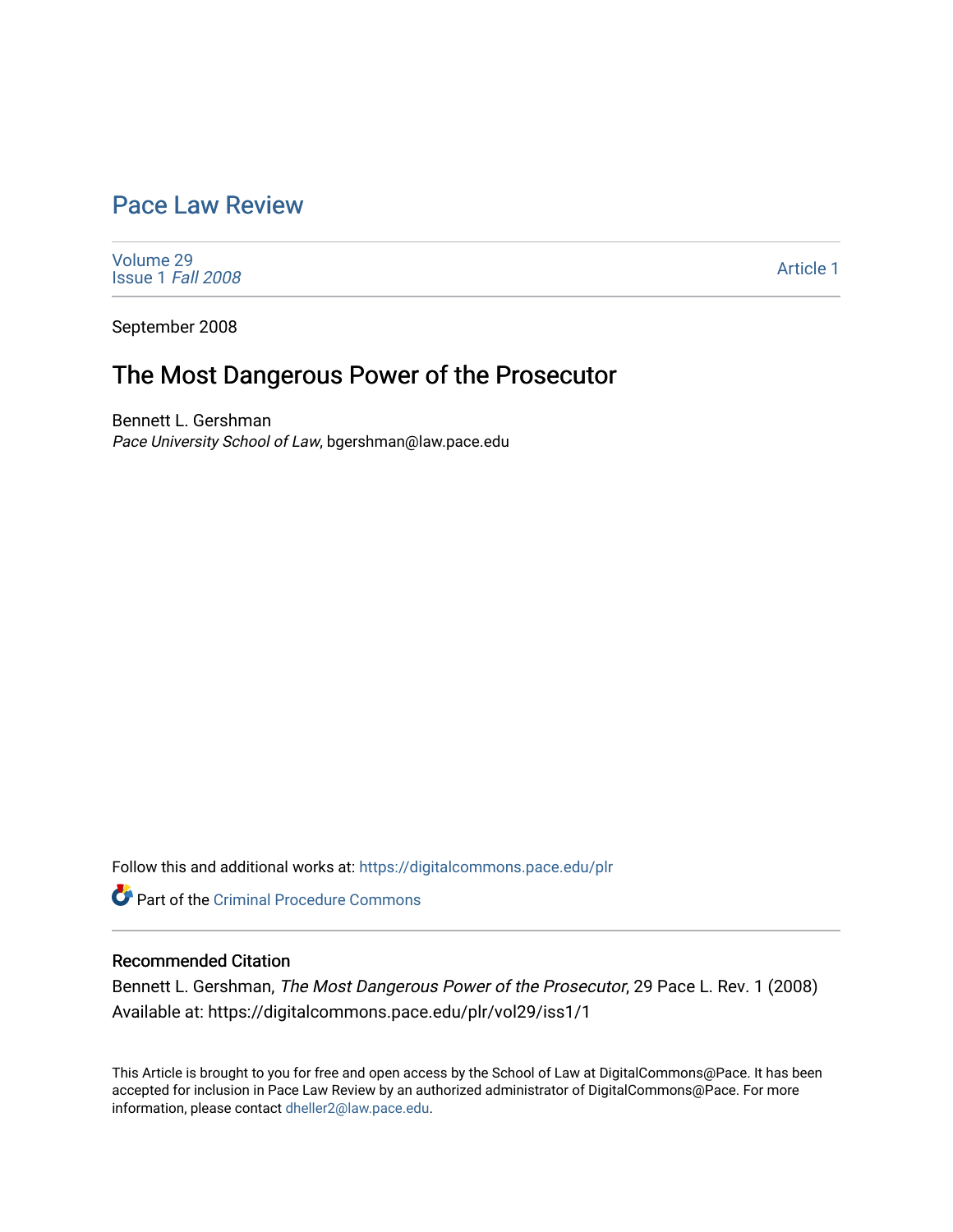# PACE LAW REVIEW

Volume 29 Fall 2008 Number 1

1

# **The James D. Hopkins Memorial Lecture Pace Law School, October 25, 2008**

# **The Most Dangerous Power of the Prosecutor**

# **Bennett L. Gershman**\*

# I. Introduction

# A. *Judge James D. Hopkins*

This is the James D. Hopkins Memorial Lecture in honor of Judge Hopkins, who was the Dean of Pace Law School from 1982 to 1983 and earlier served with great distinction on the New York Appellate Division's Second Judicial Department. Judge Hopkins served on that court when I worked in the special prosecutor's office, and as head of the appeals bureau, I argued several cases in Judge Hopkins' court. One case stands out, the case of *Salvatore Nigrone v. Murtagh*.1 It was an extensive undercover investigation. My office used informants, wiretaps, and a sham arrest to expose corrupt attempts to influence criminal cases.2 As a result, a grand jury indicted three judges and two lawyers for perjury before the grand jury.3 On a motion

<sup>\*</sup> Professor of Law and James D. Hopkins Chair, Pace University School of Law. B.A., Princeton University; J.D., New York University School of Law. I would like to thank Dean Michelle Simon for conferring on me the Hopkins Chair. I would also like to express much gratitude to my colleagues, Professors Michael Mushlin, Donald Doernberg, and Lissa Griffin, for their support and encouragement.

<sup>1. 362</sup> N.Y.S.2d 513 (App. Div. 1974).

<sup>2.</sup> *Id.* at 514-15.

<sup>3.</sup> *Id.* at 516.

<sup>1</sup>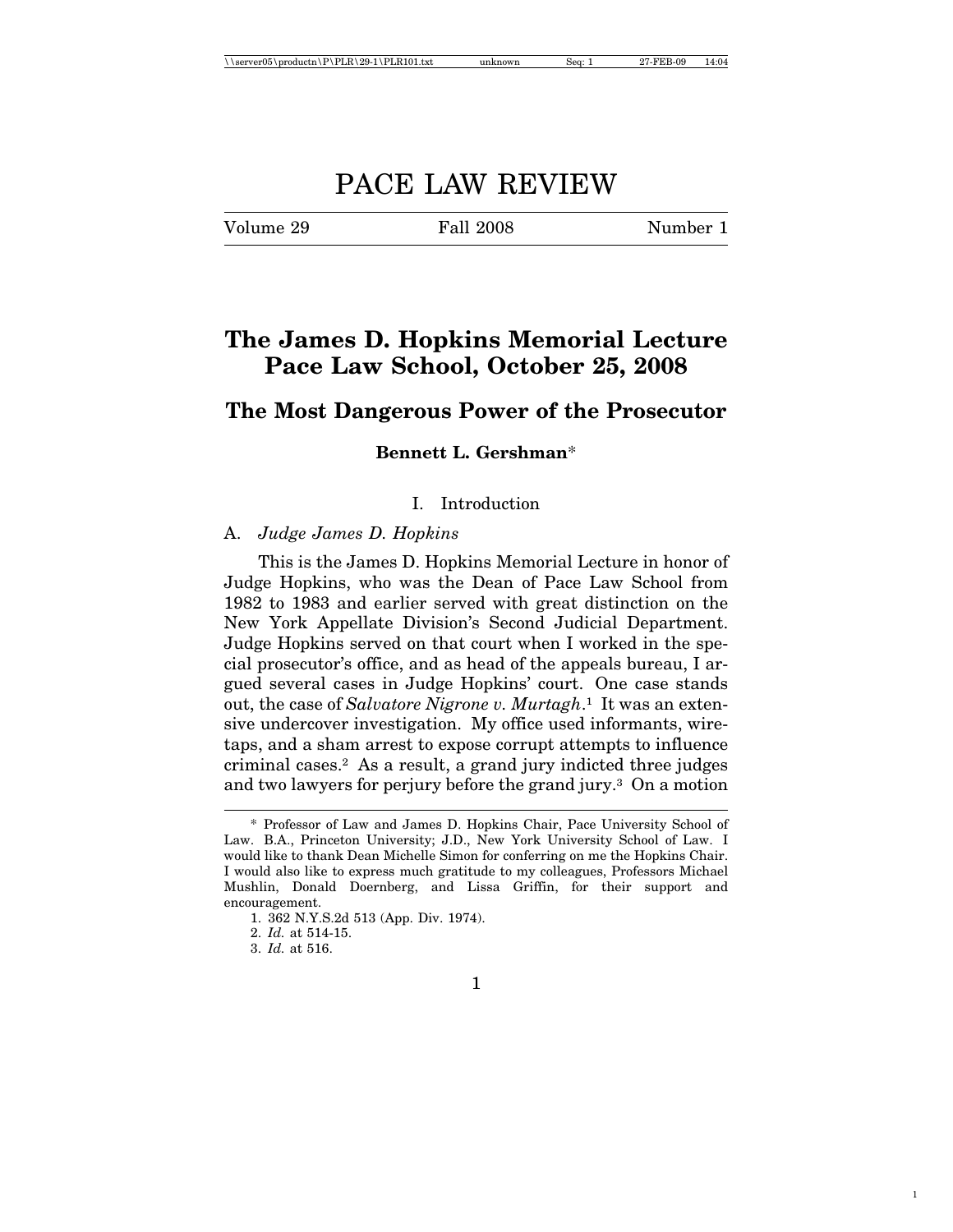to dismiss the indictments, the appellate division upheld the perjury charges but condemned my office's investigation as "intolerable," "illegal," "outrageous," "overzealous," "pernicious," and a "corruption and manipulation of the criminal justice system."4

After Judge Hopkins and I found ourselves together in the same law school, we talked about that case and about the justice system in which we both served in different ways. James Hopkins was a brilliant man, a sort of a renaissance scholar. I dedicated one of my early articles in the Yale Law Journal, about overzealous government conduct, to Judge Hopkins.5 It was a tribute to his wisdom, encouragement, and inspiration; and I remember him as I deliver this lecture in his name.

# B. *Justice Robert Jackson*

Another judge stands out. He is a critical presence in this lecture, as well as in my career as a prosecutor and occasional critic of prosecutorial conduct and ethics. Robert H. Jackson was a lawyer from upstate New York—Jamesville, I believe who became an Associate Justice of the U.S. Supreme Court from 1941 to 1954. He never graduated from law school. He was probably the most able lawyer and writer ever to have served on the Supreme Court. He was responsible for some of the most famous opinions, ones that are familiar to every law student—*Michelson v. United States*,6 *Wickard v. Filburn*,7 *Hickman v. Taylor*,8 *Youngstown Sheet & Tube Co. v. Sawyer*,9 *Korematsu v. United States*,10 *West Virginia State Board of Education v. Barnette*.11 He also invented several famous aphorisms, such as, "We are not final because we are infallible, but we are infallible only because we are final;"12 and that the con-

https://digitalcommons.pace.edu/plr/vol29/iss1/1 2

<sup>4.</sup> *Id.* at 516-17.

<sup>5.</sup> *See* Bennett L. Gershman, *Abscam, the Judiciary, and the Ethics of Entrapment,* 91 YALE L.J. 1565 (1982).

<sup>6. 335</sup> U.S. 469 (1948).

<sup>7. 317</sup> U.S. 111 (1942).

<sup>8. 329</sup> U.S. 495 (1947) (concurring opinion).

<sup>9. 343</sup> U.S. 579 (1952) (concurring opinion).

<sup>10. 323</sup> U.S. 214 (1944) (dissenting opinion).

<sup>11. 319</sup> U.S. 624 (1943).

<sup>12.</sup> Brown v. Allen, 344 U.S. 443, 540 (1953).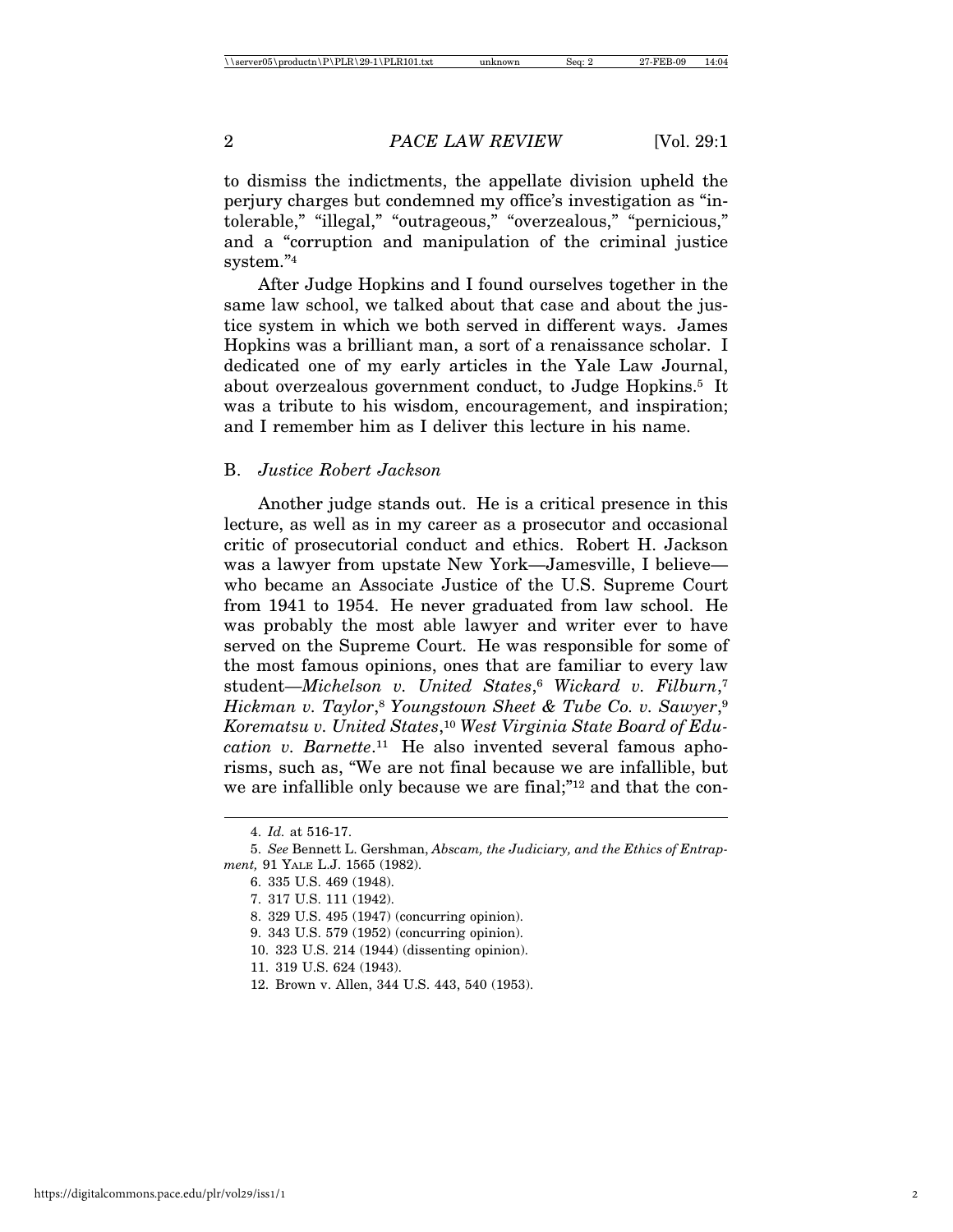stitution is not a "suicide pact."13 However, he may be best remembered not for what he wrote on the Court, but for his courageous and controversial decision to leave the Supreme Court temporarily to serve as Chief Prosecutor in the Nuremberg War Crimes Trials in 1945-46. His opening and closing arguments at those trials are said to be the finest courtroom oratory ever. It has also been said that Jackson virtually invented the modern law of war crimes and trials for war crimes.

#### C. *Justice Jackson's Speech and My Title*

As this lecture is about prosecutors, and, as you will learn momentarily, about federal prosecutors and recent federal criminal prosecutions, it is also noteworthy that Jackson, before he was appointed by President Franklin Delano Roosevelt to the Supreme Court, served as the Attorney General of the United States. In that capacity, Jackson gave a memorable speech in 1940 at the Second Annual Conference of United States Attorneys.14 I've read that speech many times. As a young assistant district attorney in the Manhattan District Attorney's Office, I can remember the impact his speech had on me, and how his remarks helped shape my understanding and appreciation of the awesome role of a prosecutor in the legal system. A passage from that speech provides the title to my lecture.

#### II. Recent Prosecutorial Abuses

In preparing for this lecture, I reviewed some of my other lectures and writings over the past eight years. I wanted to see if the cases I will be discussing today were isolated events or part of a larger picture, to try to place the cases in some conceptual framework. I have concluded that these cases are not aberrations. They are not isolated deviations, disconnected from the legal and political abuses that have engulfed our nation these past eight years, particularly the abuses by the Executive Branch of our federal government, the erosion of the rule of law, and the threats to our civil liberties. There is a connection be-

<sup>13.</sup> Terminiello v. Chicago, 337 U.S. 1, 37 (1949).

<sup>14.</sup> *See* Robert H. Jackson, *The Federal Prosecutor*, 31 J. AM. INST. CRIM. L. & CRIMINOLOGY 3 (1940-1941).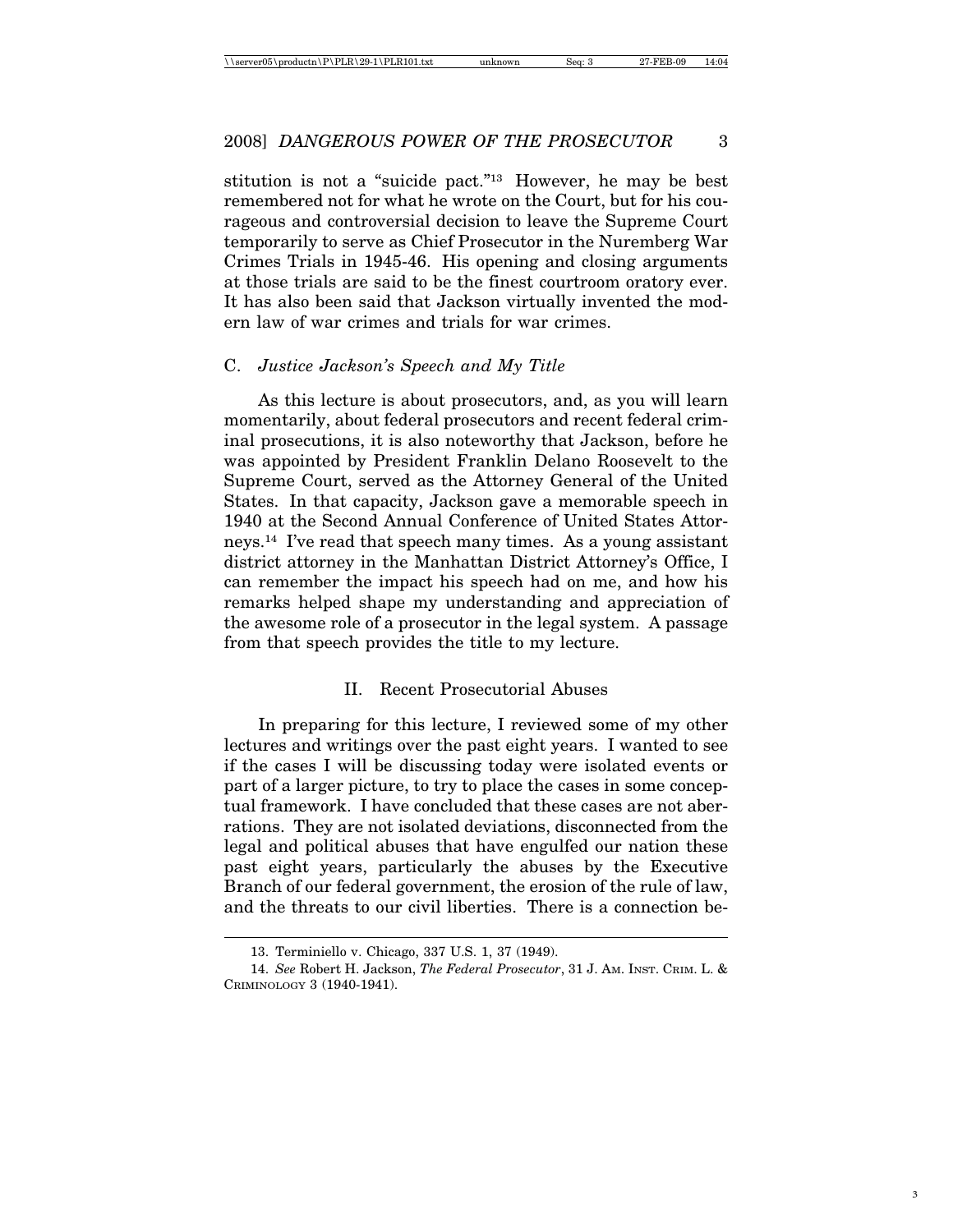tween these abuses and the specific topic I have assigned for my talk.

Here's the connection. The post-9/11 legal and political climate of hysteria, panic, and fear has allowed the Executive Branch to engage in the most odious and despicable conduct, where the highest and most powerful government officials believe and teach that anything goes and the truth doesn't matter, as long as you can get away with it. "Just trust me," they say. We are experiencing a dark period in our history in which the rule of law is cynically manipulated to serve the government's partisan and political interests, and moral and ethical norms of conduct are flaunted. In such a climate, is there any question that some prosecutors, whose moral code, aggressive law enforcement mentality, and political self-interest might be in sync with the Department of Justice and the White House, might get the message that they can prosecute as hard as they want, overreach as far as they are able, prosecute as dirty as they need to, and there is nothing to stop them—not Congress, not the courts, certainly not the Attorney General, the Justice Department or other high executive branch officials?

# A. *What Kind of Climate am I Talking About?*

1. Recall the post-9/11 roundup and detention of immigrants. Some twelve hundred people were arrested, mostly foreigners with immigration problems, with wartime urgency and uncommon secrecy, on the pretextual charges of being "material witnesses." Seven hundred and sixty-two non-citizens were detained and abused physically and mentally.15 Many were held for months in detention facilities without being told why they were being detained.<sup>16</sup> These people effectively "disappeared." Most were deported, and none were charged with terrorist crimes.17

2. Recall the abuses under the odious USA Patriot Act. These abuses are exemplified by "sneak and peek searches" that

<sup>15.</sup> *See* OFFICE OF THE INSPECTOR GEN., U.S. DEP'T OF JUSTICE, THE SEPTEM-BER 11 DETAINEES: A REVIEW OF THE TREATMENT OF ALIENS HELD ON IMMIGRATION CHARGES IN CONNECTION WITH THE INVESTIGATION OF THE SEPTEMBER 11 ATTACKS 2 (April 2003), *available at* http://www.usdoj.gov/oig/special/0306/full.pdf.

<sup>16.</sup> *See id.* at 35-36, 195.

<sup>17.</sup> *See id.* at 1-2, 52, 70, 88, 104.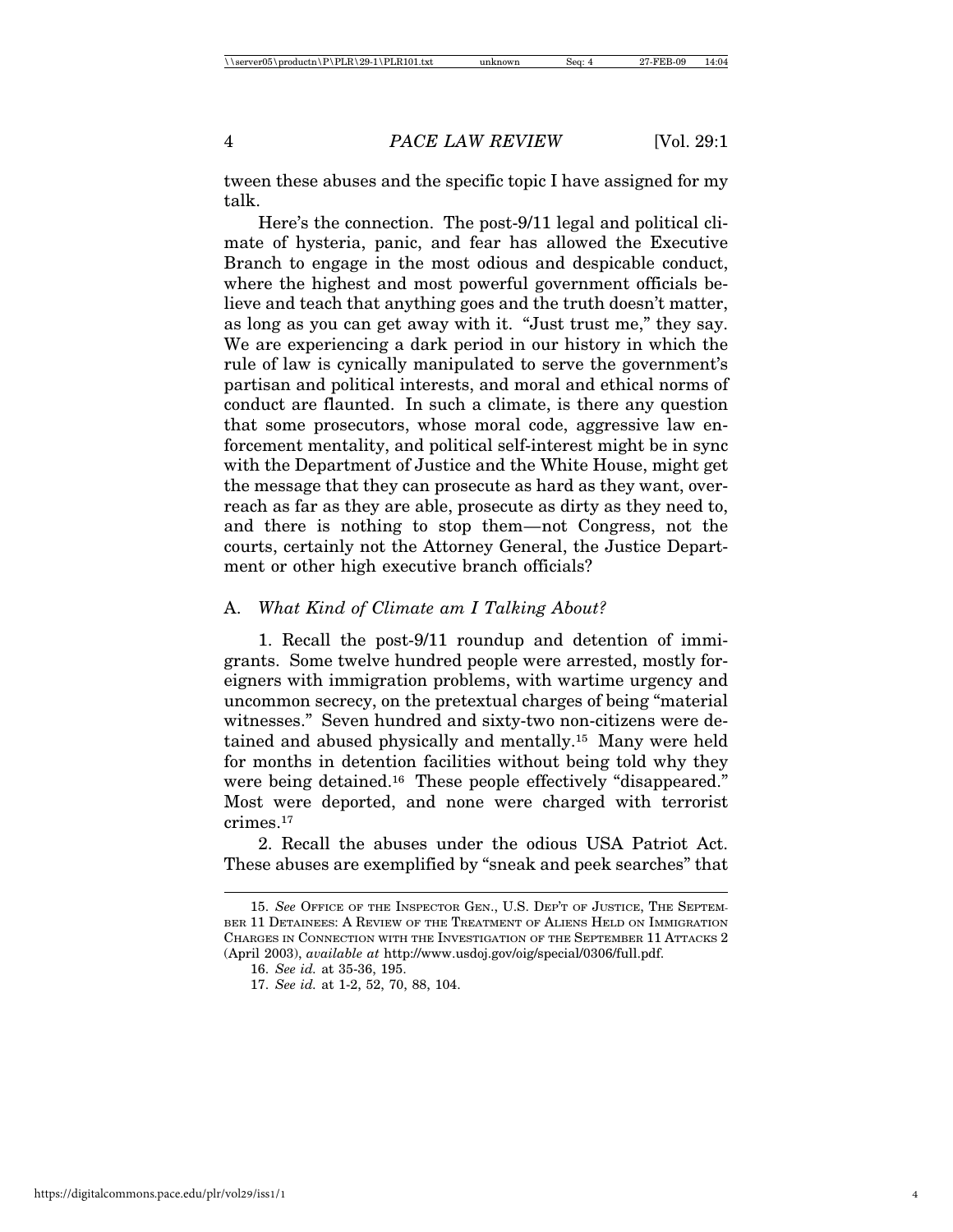violate the privacy of our most sacred sanctuaries; FBI access to personal records without a warrant simply on the basis of a selfproclaimed need for the information, with virtually no requirement of factual support; and unregulated surveillance of religious, civic and political organizations. Several provisions have been declared unconstitutional (e.g., use of "national security letters," prohibition on recipients from disclosing the requests, dispensing with knowledge and intent requirements for serious felonies).18

3. Recall the horrible images from the Abu Ghraib prison. One commentator has described these images as some of the most despicable examples of "official American sadism."19

4. Recall the use of torture as a permissible method of interrogation, with not only the endorsement of the Justice Department, but the Orwellian definition of torture conjured up to justify its use.

5. Recall the transportation of suspects to foreign countries where, with our knowledge and consent, they were horribly tortured.

6. Recall the Guantanamo gulag. This is the notorious detention center where persons, including some U.S. citizens, denominated as "enemy combatants," were detained indefinitely—possibly forever—in unspeakably harsh conditions without access to courts, lawyers, or family, and without formal criminal charges or reliable evidence of wrongdoing.

7. Recall the Military Commission Act<sup>20</sup> abolishing habeas corpus and employing military tribunals to try enemy combatants on often secret and unreliable evidence.

8. Recall the use of warrantless electronic eavesdropping, endorsed by the Department of Justice.

9. Recall the intrusions into privileged communications between lawyers and their clients, endorsed by the Department of Justice.

10. Recall the widespread INS raids on undocumented aliens in the name of fighting terrorism, where husbands and

<sup>18.</sup> *See, e.g.,* Humanitarian Law Project v. U. S. Dep't of Justice, 352 F.3d 382 (9th Cir. 2003); Doe v. Ashcroft, 334 F. Supp. 2d 471 (S.D.N.Y. 2004).

<sup>19.</sup> *See* Anthony Lewis, *Official American Sadism,* N.Y. REV. OF BOOKS, Sept. 25, 2008, *available at* http://www.nybooks.com/articles/21794.

<sup>20. 10</sup> U.S.C. §§ 948a-e (2006).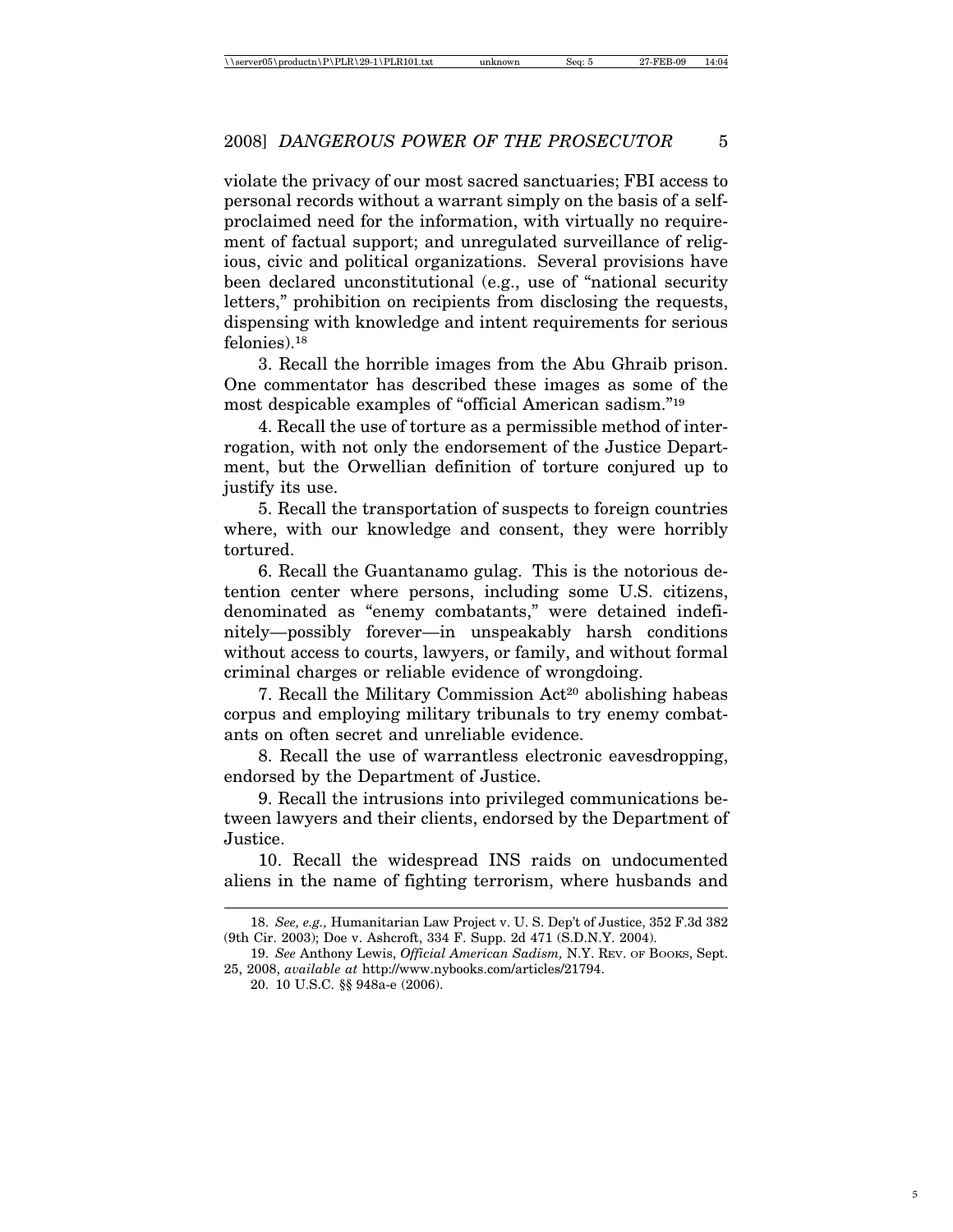wives, and parents and children were separated, without any demonstrable contribution to fighting terrorism.

But there is another, more direct and more insidious connection to the cases I will be discussing. The last eight years have seen what I will call the politicization of the rule of law. From the standpoint of some federal prosecutors, there is no one rule of law but rather one rule of law for Republicans and a different rule of law for Democrats.

# B. *Consider the U.S. Attorney Firings*

The discharge of eight U.S. Attorneys in late 2006—referred to as the "U.S. Attorneys Scandal"21—involved allegations that the Department of Justice influenced—directed is a more apt word—U.S. Attorneys' Offices to follow President Bush's partisan political agenda by encouraging the inexorable pursuit of voting rights cases and government corruption cases against Democrats and discharging those U.S. Attorneys who resisted. The firings have been seen as proof of the Justice Department's eagerness to serve White House political interests in derogation of the Department's traditional commitment to the rule of law and the cause of justice.

Last week, a report by the Inspector General of the Justice Department concluded that "there was significant evidence that political partisan considerations were an important factor" in the U.S. attorney firings.22 This report caused Attorney General Michael Mukasey to appoint a special prosecutor to investigate the scandal and determine whether certain individuals, including former Attorney General Alberto Gonzales, may have committed criminal acts in connection with the firings. Among the allegations to be investigated are claims that:

1. Carol Lam of San Diego was fired because she secured the conviction of Republican Congressman Randy Cunningham and was in hot pursuit of defense contractors with close ties to the administration.23

<sup>21.</sup> Bruce A. Green & Fred C. Zacharias, *"The U.S. Attorneys Scandal" and the Allocation of Prosecutorial Power*, 69 OHIO ST. L.J. 187, 188 (2008).

<sup>22.</sup> OFFICE OF THE INSPECTOR GEN., U. S. DEP'T OF JUSTICE, AN INVESTIGATION INTO THE REMOVAL OF NINE U.S. ATTORNEYS IN 2006 (2008), *available at* http:// www.usdoj.gov/oig/special/s0809a/final.pdf.

<sup>23.</sup> *See id.* at 271.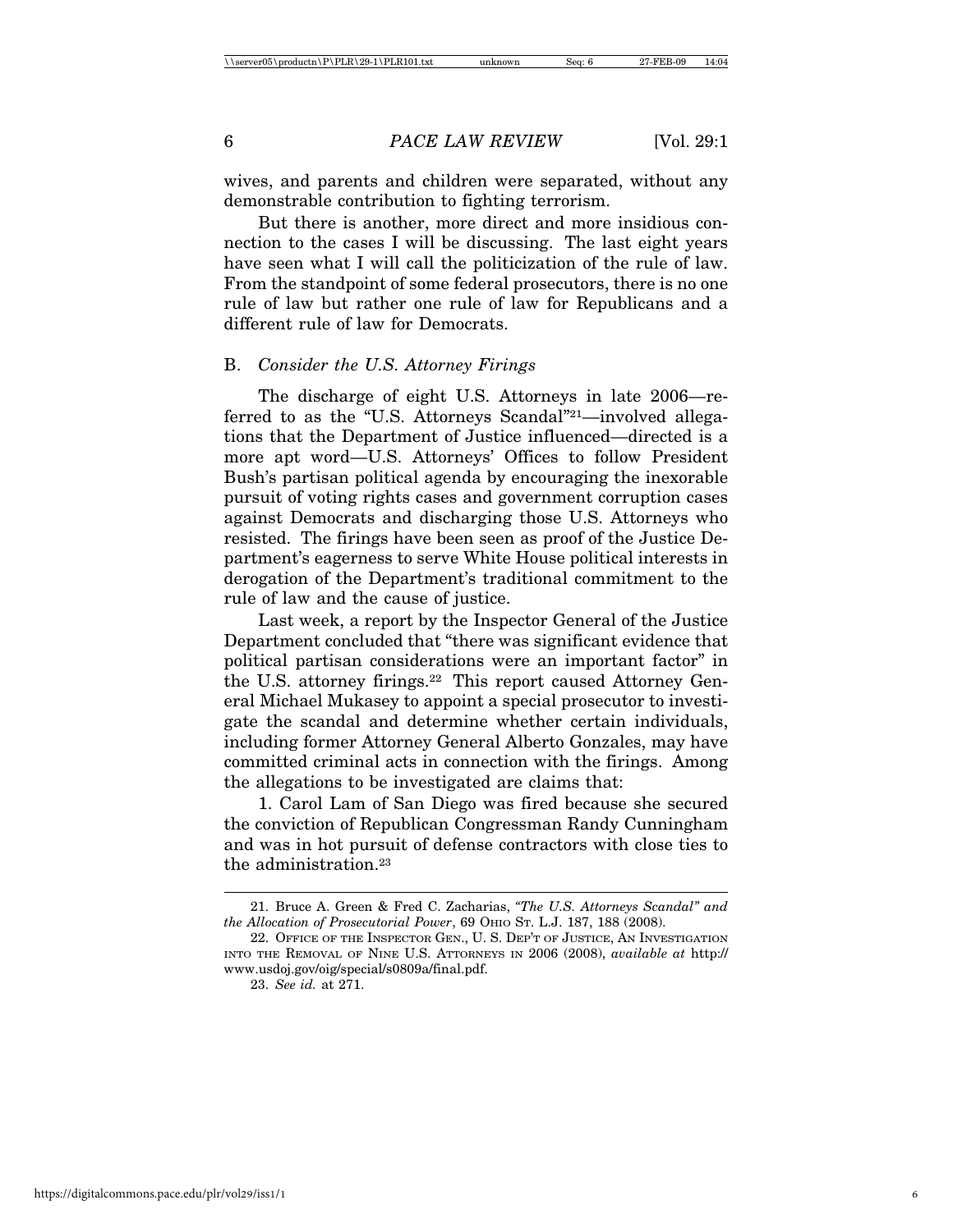2. Nevada prosecutor Daniel Bogden was fired for investigating a Republican governor.24

3. Arkansas prosecutor H.E. Cummins was fired for investigating the Republican governor of Missouri.25

4. Arizona prosecutor Paul Charlton was fired for failing to bring charges against Democratic Congressman Rick Renzi just before the November 2006 election.<sup>26</sup>

5. New Mexico prosecutor David Iglesias was fired because he would not succumb to Republican political pressure to bring charges against certain Democrats when he lacked sufficient proof of guilt.27

6. Lastly, New Jersey U.S Attorney Christopher Christy escaped being fired because he publicly investigated Democratic Senator Robert Menendez just before the New Jersey senatorial election, which Menendez narrowly won.28

In addition to the firing scandal, we have the hiring scandal, which further demonstrates the politicization of the rule of law and the Justice Department's utter contempt for government. There is no precedent in our history for how the Bush Administration systematically politicized the Justice Department throughout the bureaucracy. Two recent reports from the Inspector General conclude that there was a partisan litmus test for Justice Department hirings, in violation of federal civil service law as well as Justice Department guidelines.<sup>29</sup> Among the findings are the following:

<sup>24.</sup> *See id.* at 201.

<sup>25.</sup> *See id.* at 115.

<sup>26.</sup> *See id.* at 219.

<sup>27.</sup> *See id.* at 149; *see also* David Iglesias, *Why I Was Fired*, N.Y. TIMES, Mar. 21, 2007, at A21, *available at* http://www.nytimes.com/2007/03/21/opinion/ 21iglesias.html.

<sup>28.</sup> Green & Zacharias, *supra* note 21, at 205 n.85.

<sup>29.</sup> OFFICE OF THE INSPECTOR GEN., U.S. DEP'T OF JUSTICE, AN INVESTIGATION OF ALLEGATIONS OF POLITICIZED HIRING IN THE DEPARTMENT OF JUSTICE HONORS PROGRAM AND SUMMER LAW INTERN PROGRAM 98-102 (2008), *available at* http:// www.usdoj.gov/oig/special/s0806/final.pdf [hereinafter U.S. DEP'T OF JUSTICE, HON-ORS PROGRAM]; OFFICE OF THE INSPECTOR GEN., U.S. DEP'T OF JUSTICE, AN INVESTI-GATION OF ALLEGATIONS OF POLITICIZED HIRING BY MONICA GOODLING AND OTHER STAFF IN THE OFFICE OF THE ATTORNEY GENERAL 135-40 (2008), *available at* http:// www.usdoj.gov/oig/special/s0807/final.pdf [hereinafter U.S DEP'T OF JUSTICE, MONICA GOODLING].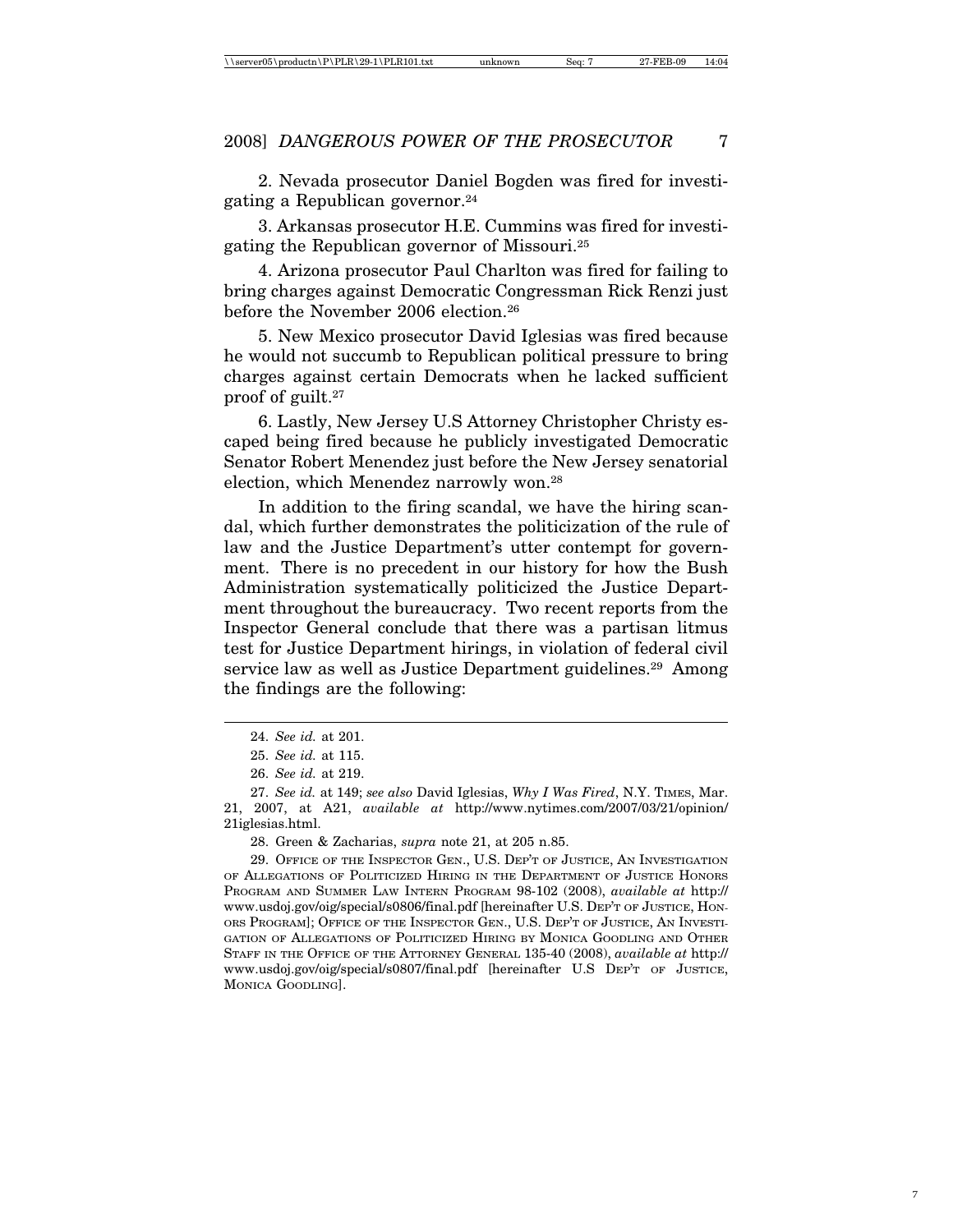1. Priority in hiring was given to persons who had loyally served the President—the so-called loyal "Bushies." Applicants were vetted aggressively. According to the Inspector General's Report, hiring decisions were "so irrational that they [were] motivated by politics . . . . "30"

2. Applicants with Democratic affiliations were rejected at a substantially higher rate than those with Republican, conservative, or neutral credentials. For example, dozens of honors applicants with membership in the American Constitution Society were rejected, but virtually all applicants with ties to the Federalist Society were accepted.

3. As stated by the White house liaison to the Justice Department in an email message, "We pledge 7 slots within 40 days and 40 nights. Let the games begin!"31

4. When Bradley Schlozman, the U.S. Attorney in Kansas City, Missouri, wanted to hire a new prosecutor, the Justice Department's liaison with the White House, Monica Goodling, who had so much power and so little experience—and whom one commentator has characterized as an inexperienced punk—brazenly replied, "Tell Brad he can hire one more good American"32 (Goodling's code word for Republican).

5. Republican lawyers received high marks in their job interviews because they were found to be sufficiently conservative on the core issues of "god, guns + gays."33 After an interview Goodling typically would write in her forwarding messages things like "pro-God" and "pro-marriage, anti-civil union."34

Goodling's political influence generated complaints from some U.S. Attorneys. She tried to prevent the hiring of a prosecutor in the U.S. Attorneys Office in Washington D.C., because she was concerned he was a "liberal democrat."35 In another case, Goodling actually blocked the appointment of a female prosecutor in Michigan because Goodling believed the woman was having a lesbian relationship.<sup>36</sup> Goodling's objections may

<sup>30.</sup> U.S. DEP'T OF JUSTICE, HONORS PROGRAM, *supra* note 29, at 48.

<sup>31.</sup> U.S. DEP'T OF JUSTICE; MONICA GOODLING, *supra* note 29, at 94.

<sup>32.</sup> *Id.* at 31.

<sup>33.</sup> *Id.* at 104.

<sup>34.</sup> *Id*. at 38.

<sup>35.</sup> *Id*. at 135.

<sup>36.</sup> *Id*. at 128.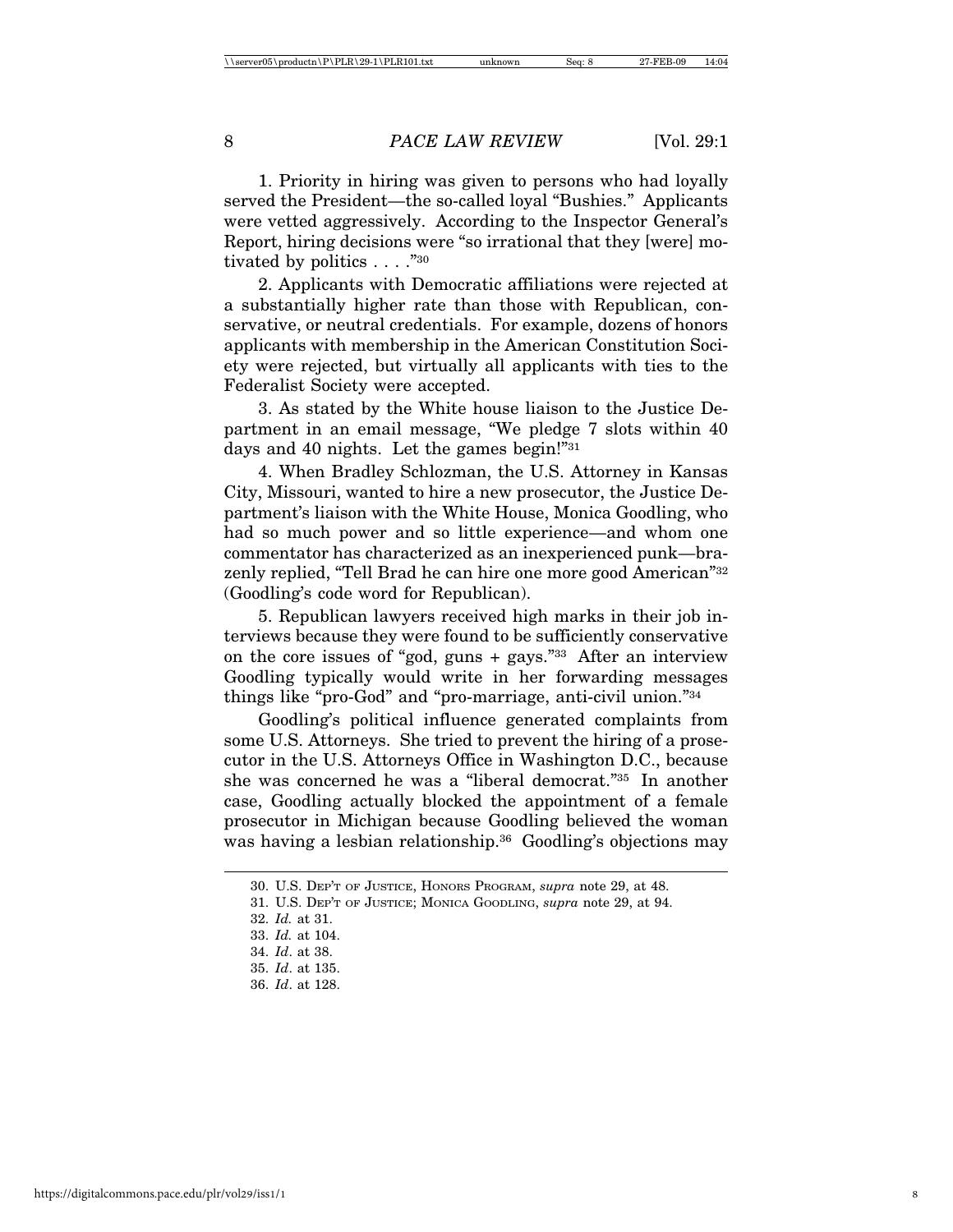now explain the dismissal of the U.S. Attorney—one of the U.S. Attorneys fired for reasons that have never been explained—in that office.

Given these occurrences, the cases that I am about to describe seem to be almost inevitable byproducts of this partisan and corrupt system.

## C. *Consider the Case of Georgia Thompson*

The prosecution of Georgia Thompson defies reason.<sup>37</sup> Thompson was a Wisconsin state procurement section chief and career civil servant. In 2006, she was convicted of misapplication of federal funds and mail fraud.38 These convictions were based on charges that she improperly steered a large contract to a travel agency whose principals had donated to Wisconsin Democratic governor Jim Doyle's campaign.39

Last year, the Seventh Circuit overturned Thompson's conviction.40 The court found that no crime had been committed and that the prosecution's legal theory was "preposterous."41 The evidence used to charge Thompson was beyond thin.<sup>42</sup> Indeed, on the day of oral argument, the court issued a remarkable, and possibly unprecedented, order to the prosecutors to release Thompson from prison before the close of business that very day.43 An official in the Justice Department's Public Integrity section wrote an email message to a colleague asking, "[H]ow in the heck did this case ever get brought?"44

As the Seventh Circuit observed in its decision declaring Thompson "innocent," $45$  (1) the travel agency had in fact submitted the lowest bid,46 (2) "there [was] not so much as a whiff of a

<sup>37.</sup> *See* H. COMM. OF THE JUDICIARY, 110TH CONG., ALLEGATIONS OF SELECTIVE PROSECUTION: THE EROSION OF PUBLIC CONFIDENCE IN OUR FEDERAL CRIMINAL JUS-TICE SYSTEM 19-23 (Comm. Print 2007) [hereinafter H. COMM. OF THE JUDICIARY], *available at* http://judiciary.house.gov/hearings/pdf/SelProsReport080417.pdf.

<sup>38.</sup> *See* United States v. Thompson, 484 F.3d 877, 878 (7th Cir. 2007).

<sup>39.</sup> *Id*.

<sup>40.</sup> *Id*.

<sup>41.</sup> *Id*. at 883.

<sup>42.</sup> *See* H. COMM. OF THE JUDICIARY, *supra* note 37, at 25.

<sup>43.</sup> United States v. Thompson, 484 F.3d 877 (7th Cir. 2007) (No.06-3676) (order releasing Thompson, Apr. 5, 2007).

<sup>44.</sup> H. COMM. OF THE JUDICIARY, *supra* note 37, at 20.

<sup>45.</sup> *Thompson*, 484 F.3d at 878.

<sup>46.</sup> *Id*.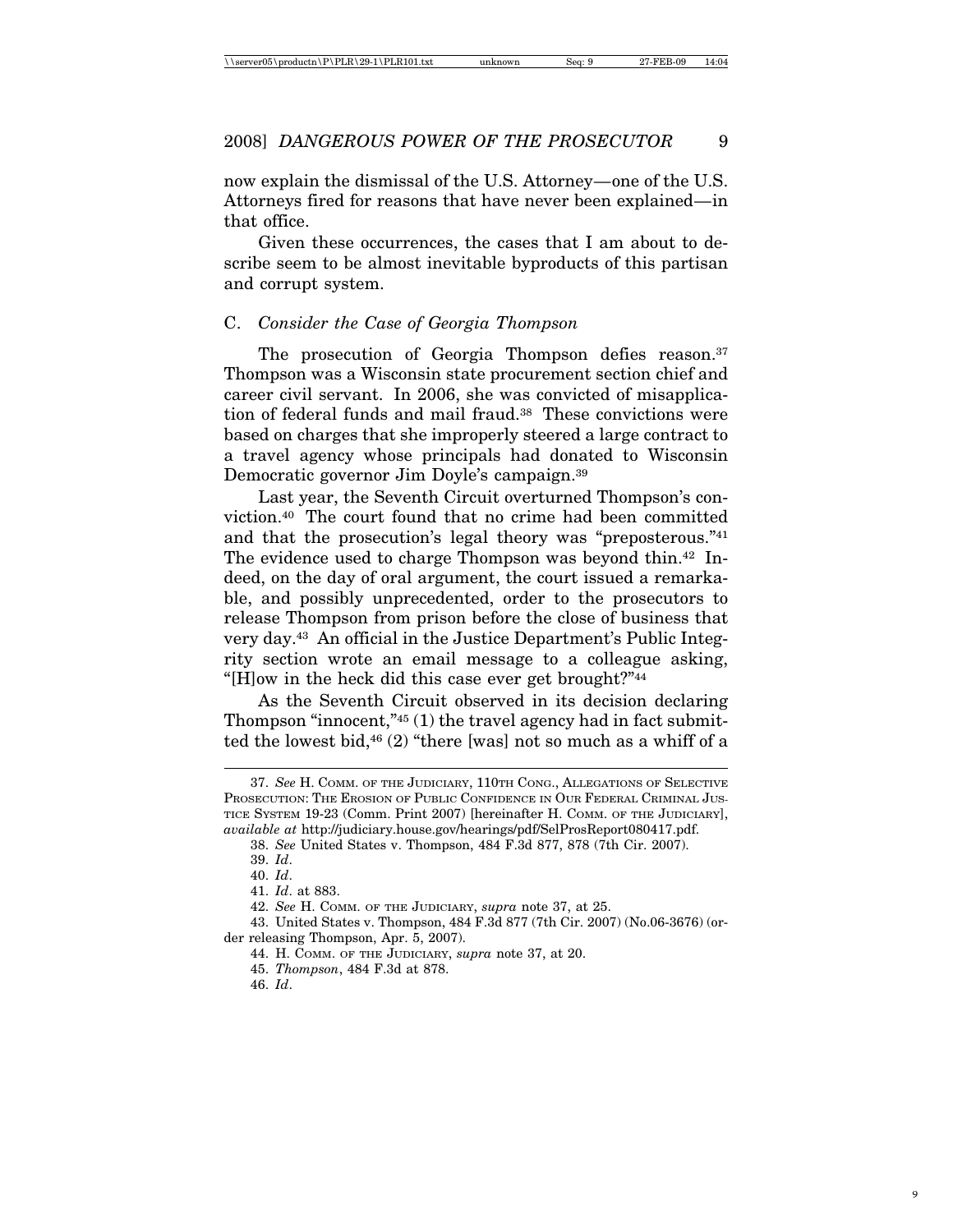kickback or any similar impropriety,"47 and (3) there was no evidence or even a contention by the prosecution that Thompson either knew or cared about the winning bidder's contributions.<sup>48</sup> Although Thompson told other members of the bid-evaluation committee that the winning bidder had to be selected for "political reasons,"49 the Seventh Circuit observed that not all political reasons are wrongful. Such a comment could have meant that awarding a contract to the cheapest bidder was good politics because it showed fiscal responsibility—a political but not a wrongful reason.50 Or Thompson may have meant that the bid should go to a Wisconsin company—a good political reason but hardly an unlawful one.<sup>51</sup>

But note how important the Thompson prosecution was to Wisconsin Republicans. The prosecution became a powerful political weapon for Doyle's Republican opponent. Remember, he was trying to unseat an incumbent Democratic governor. Sure enough, given the timing of the prosecution—the summer before the election—the Republicans spent millions of dollars running a barrage of attack ads tying Thompson's corruption to Governor Doyle.

During its investigation into political profiling by the Bush Justice Department, the Judiciary Committee discovered several unusual facts about the Thompson investigation. First, the name of the U.S. Attorney who prosecuted Thompson—Steven Biskupic—appeared on a March 2005 list of U.S. Attorneys to be considered for firing that was compiled by Kyle Sampson.52 Sampson was the chief-of-staff to Attorney General Alberto Gonzales just before the Thompson investigation took off. It appears that Biskupic was targeted for firing because of Karl Rove's concern about Biskupic's dismal record in bringing "vote fraud" cases against Democrats.53 Documents show that Rove personally reviewed Biskupic's performance on such cases and noted on a document discussing alleged vote-fraud activity in

51. *Id*. at 880.

53. *Id.*

<sup>47.</sup> *Id*. at 879.

<sup>48.</sup> *Id*.

<sup>49.</sup> *Id*. at 878.

<sup>50.</sup> *Id*. at 879-80.

<sup>52.</sup> H. COMM. OF THE JUDICIARY, *supra* note 37, at 21.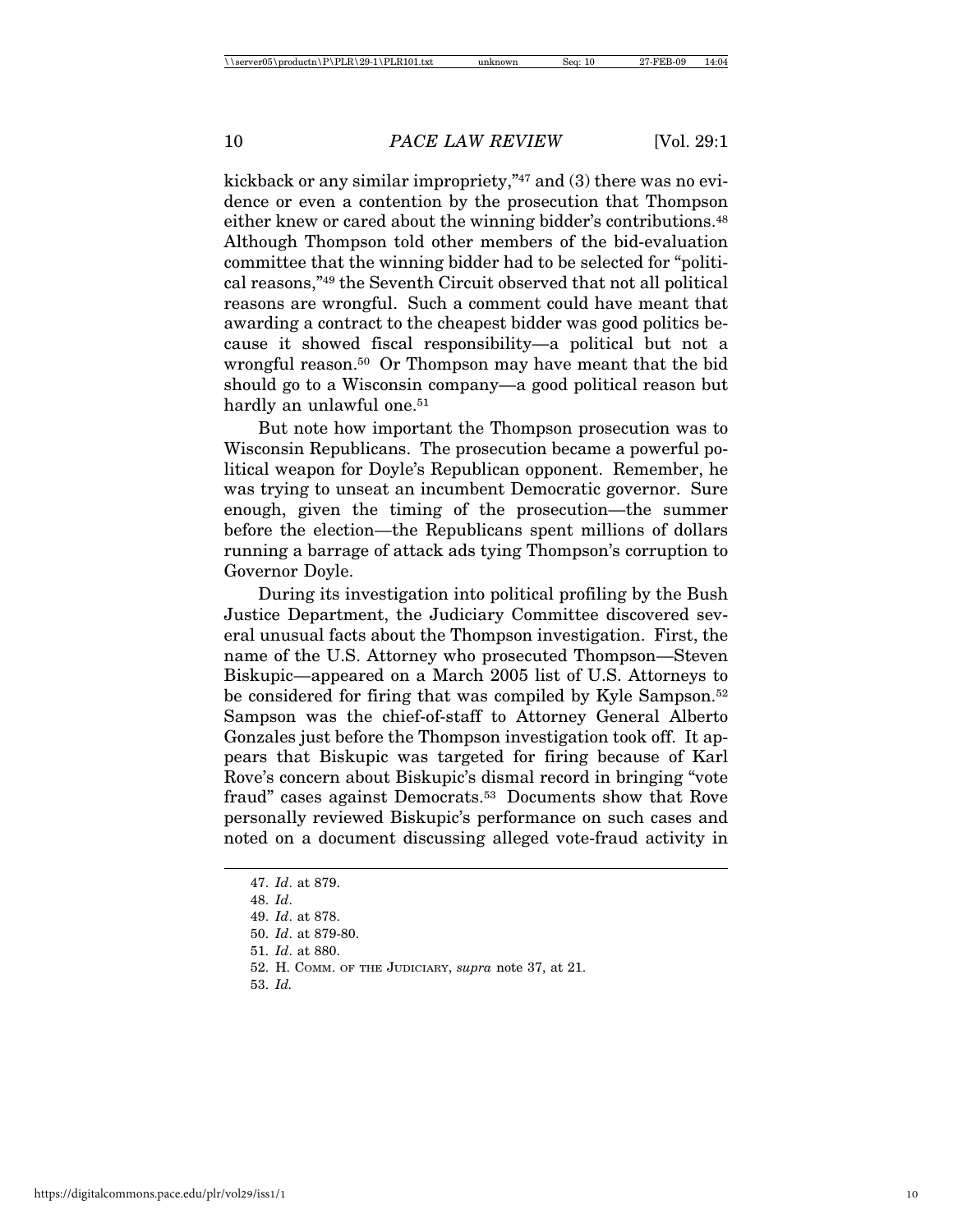Biskupic's district, "Discuss w/Harriet."54 (Harriet, of course, is Harriet Miers, counsel to Bush). In January 2006, the same month that Biskupic indicted Thompson, Kyle Sampson created a new draft of the firing list with Biskupic's name now removed.55

# D. *Consider Next the Case of Don Siegelman*<sup>56</sup>

Don Siegelman was the most powerful Democrat in Alabama. He was governor of Alabama from 1998-2002, previously held many state offices, and was a major political force in the state. He lost his bid for re-election in 2002 to Republican Bob Riley by a few thousand votes and was expected to run again in 2006. Early polls indicated he would win a rematch against the Republican.

In May 2004, Siegelman was indicted by the U.S. Attorney for the Northern District of Alabama, Alice Martin, on conspiracy charges related to bid-rigging of state contracts. Those charges were dismissed after the prosecution failed to produce evidence to support the allegations. Several months later, a new indictment was brought by the U.S. Attorney for the Middle District of Alabama, Leura Canary.57 This new indictment charged Siegelman and Richard Scrushy, an Alabama businessman who had also been charged in the earlier dismissed bidrigging case, with bribery. According to the indictment, Scrushy had made a \$500,000 contribution to a state lottery campaign favored by Siegelman in exchange for his appointment by Siegelman to a state medical board.<sup>58</sup>

Trial was held in mid-2006. After eleven days of deliberations, with the jury twice reporting that it was deadlocked, Siegelman and Scrushy were acquitted of twenty-five of the thirtytwo counts submitted to the jury, but were convicted of the bribery charge.59 Siegelman was sentenced to seven years and four months in prison<sup>60</sup> (prosecutors had requested thirty years) and

<sup>54.</sup> *Id.*

<sup>55.</sup> *Id*.

<sup>56.</sup> *See* H. COMM. OF THE JUDICIARY, *supra* note 37, at 7-19.

<sup>57.</sup> *See* United States v. Siegelman, No. 2:05-cr-119, 2008 WL 45531, at \*1 (M.D. Ala. Jan. 2, 2008).

<sup>58.</sup> *Siegelman*, 2008 WL 45531, at \*1.

<sup>59.</sup> *Id*. at \*7.

<sup>60.</sup> *Id*.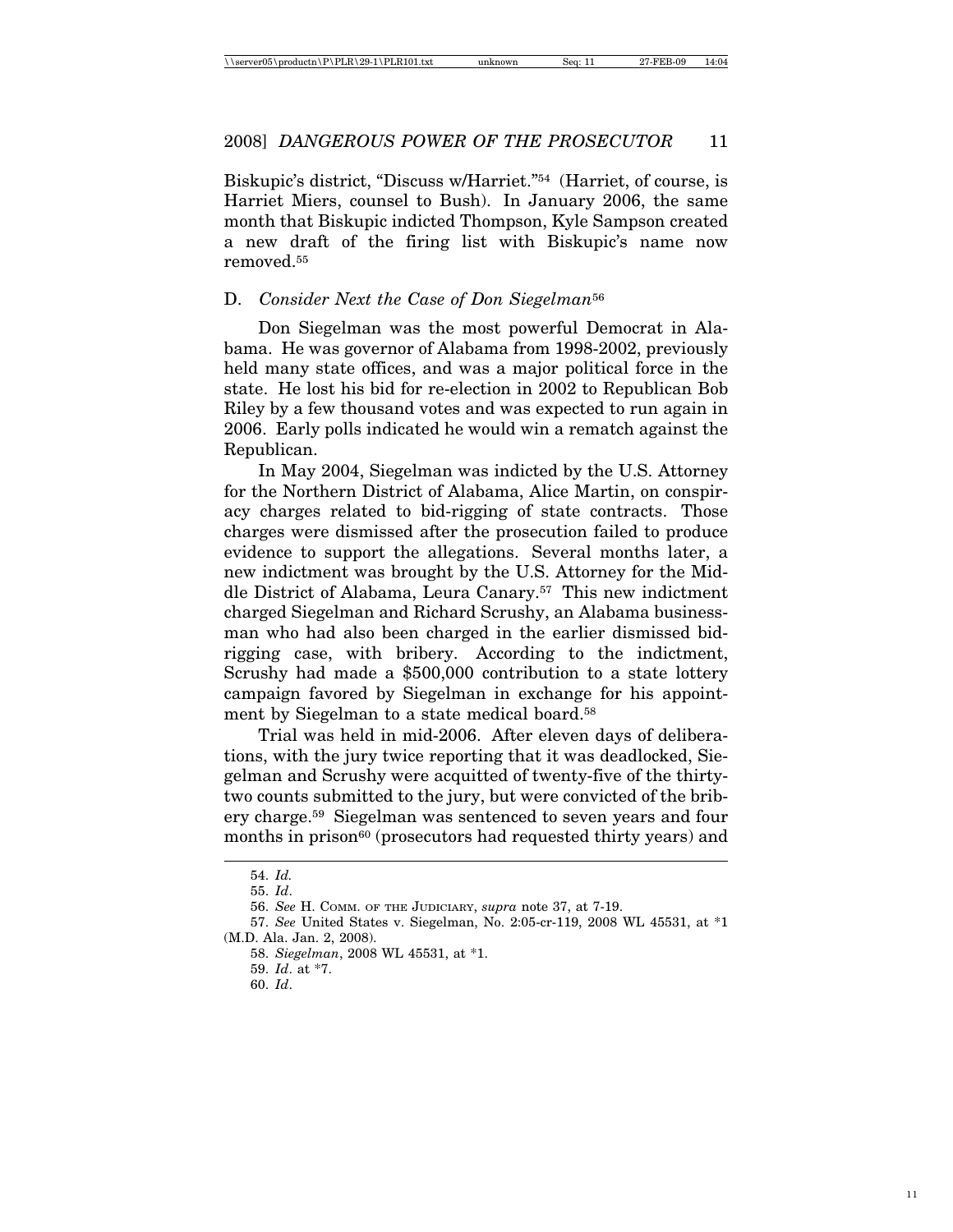Scrushy to six years and ten months.<sup>61</sup> The district judge denied Siegelman's motion to remain at liberty pending appeal.62 Last March, the Eleventh Circuit ordered Siegelman released from prison, stating that his appeal raised "substantial questions of law or fact likely to result in a reversal," one of the essential requirements for release pending appeal.<sup>63</sup> The appeal is scheduled to be argued later this month.

Serious allegations have been made that Siegelman was targeted for prosecution to further the interests of the Alabama Republican Party. Indeed, forty-four former state attorneys general, of both political parties, have petitioned the House Judiciary Committee to commence an inquiry into the Siegelman case.64 One of them, a former Republican state Attorney General, stated, "This was a Republican state and [Siegelman] was the one Democrat they could never get rid of."65

Did politics play a role in Siegelman's prosecution? In May 2007, a Republican attorney from Northern Alabama, Jill Simpson, swore in an affidavit that in November 2002, a prominent Alabama Republican operative, Bill Canary, told her that Karl Rove had contacted the Justice Department about bringing a prosecution against Don Siegelman. Canary, by the way, is married to the same U.S. Attorney for the Middle District of Alabama, Leura Canary, who, despite her recusal, appears to have been heavily involved in the Siegelman case. Simpson stated in her affidavit that Canary also told her that "his girls would take care of Siegelman." When Simpson asked Canary who "his girls" were, Canary replied they were his wife and Alice Martin, the U.S. Attorney for the Northern District of Alabama, the same prosecutor who had previously brought the charges against Siegelman that were dismissed.

<sup>61.</sup> United States v. Scrushy, No. 2:05-cr-119, 2007 WL 3231788, at \*1 (M.D. Ala. Nov. 1, 2007).

<sup>62.</sup> *Siegelman,* 2008 WL 45531 at \*7.

<sup>63.</sup> United States v. Siegelman, No. 07-13163B (11th Cir. Mar. 27, 2008) (order releasing Siegelman pending appeal), *available at* http://graphics8.nytimes. com/packages/pdf/national/20080328-ALABAMA.pdf.

<sup>64.</sup> H. COMM. OF THE JUDICIARY, *supra* note 37, at 8.

<sup>65.</sup> *Did Ex-Alabama Governor Get A Raw Deal?*, CBSNEWS.COM, Feb. 24, 2008, http://www.cbsnews.com/stories/2008/02/21/60minutes/main3859830.shtml (quoting Grant Woods, former (Republican) Attorney General of Arizona).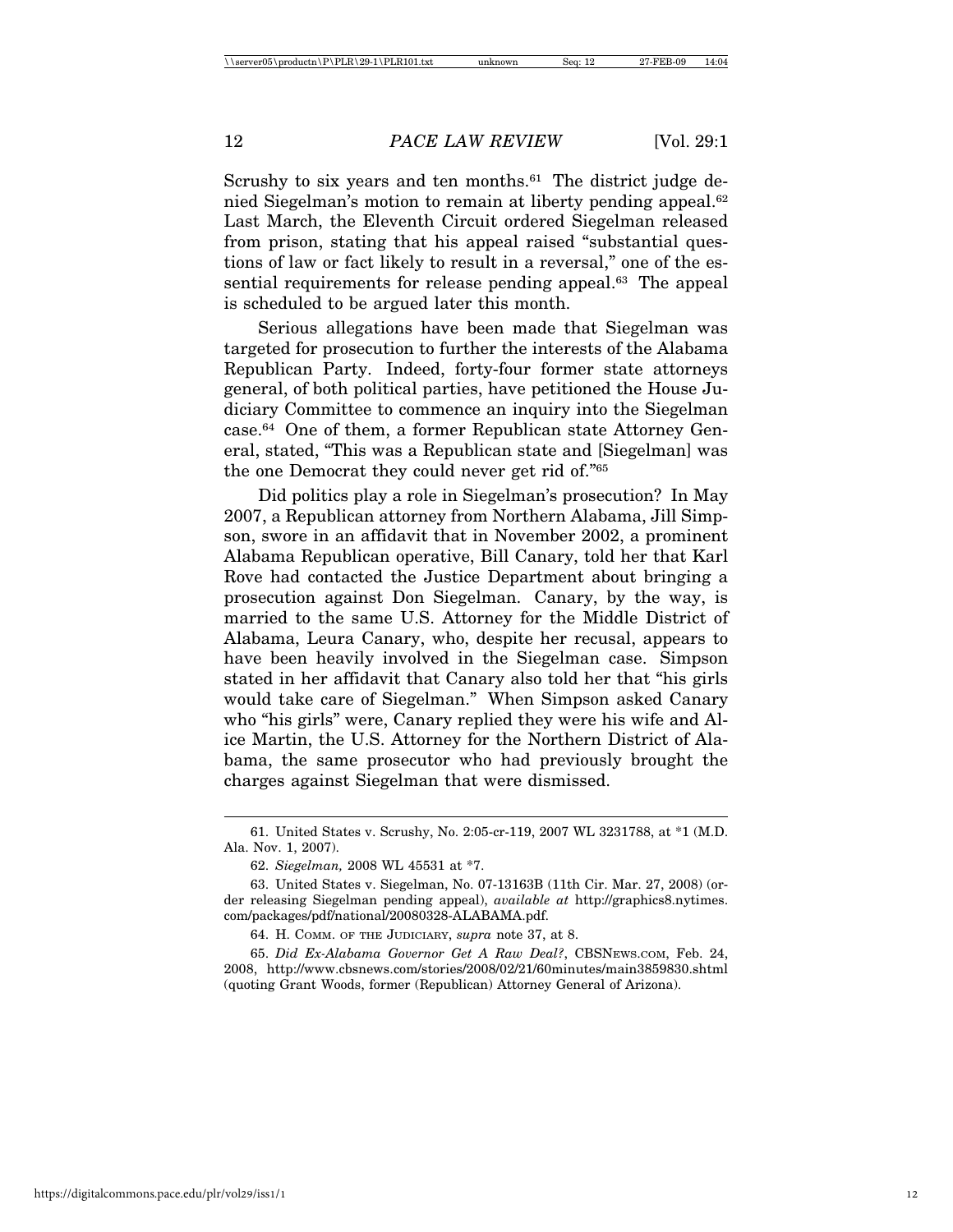In a later sworn interview with the Judiciary Committee, Simpson further stated that Republican Governor Riley's son Rob, an attorney, colleague, and friend of Simpson, told her that his father and Canary had spoken to Karl Rove. Thereafter, she continued, Rove communicated with the head of the Justice Department's Public Integrity Section about mobilizing additional resources to bring a second indictment against Siegelman after the first case in Birmingham had been dismissed. Riley also told Simpson that the new case would be before Chief Judge Mark Fuller, a judge who Riley said could be trusted to "hang Don Siegelman."66

Canary and Riley have denied the allegations, although both have refused to be interviewed under oath. Rove has made a curiously ambiguous comment to the media ("I know nothing about any phone call"67), but never addressed the underlying allegations. There is evidence to corroborate Simpson's statements:

1. Simpson's cell phone records reflect an eleven minute call to Riley's number on the morning she says she spoke to him about Siegelman.68

2. When first confronted about the Simpson allegations, Riley stated that Simpson was a distant acquaintance whom he had not seen in thirteen or fourteen years.<sup>69</sup> However, records show that over the past ten years, there was extensive joint legal work and client referral between Simpson and Riley.70

3. Further, although Riley stated that Rove "has no idea who [I am],"71 *Time* magazine reported that one of Simpson and Riley's joint clients recalls "Rob Riley mention[ing] Karl Rove about four or five times as someone he was getting in touch with to help settle our business in Washington."72

4. Finally, at the time of the charges, Riley was involved in a huge civil lawsuit against Scrushy's company, and other counsel in that case had commented that the existence of a criminal

<sup>66.</sup> H. COMM. OF THE JUDICIARY, *supra* note 37, at 9.

<sup>67.</sup> *Id.* at 10.

<sup>68.</sup> *Id.* at 11.

<sup>69.</sup> *Id*.

<sup>70.</sup> *Id*.

<sup>71.</sup> *See id.* citing Adam Zagorin, *Rove Linked to Alabama Case*, TIME, Oct. 10, 2007, *available at* http://www.time.com/time/nation/0,8599,1669990,00.html. 72. *Id*.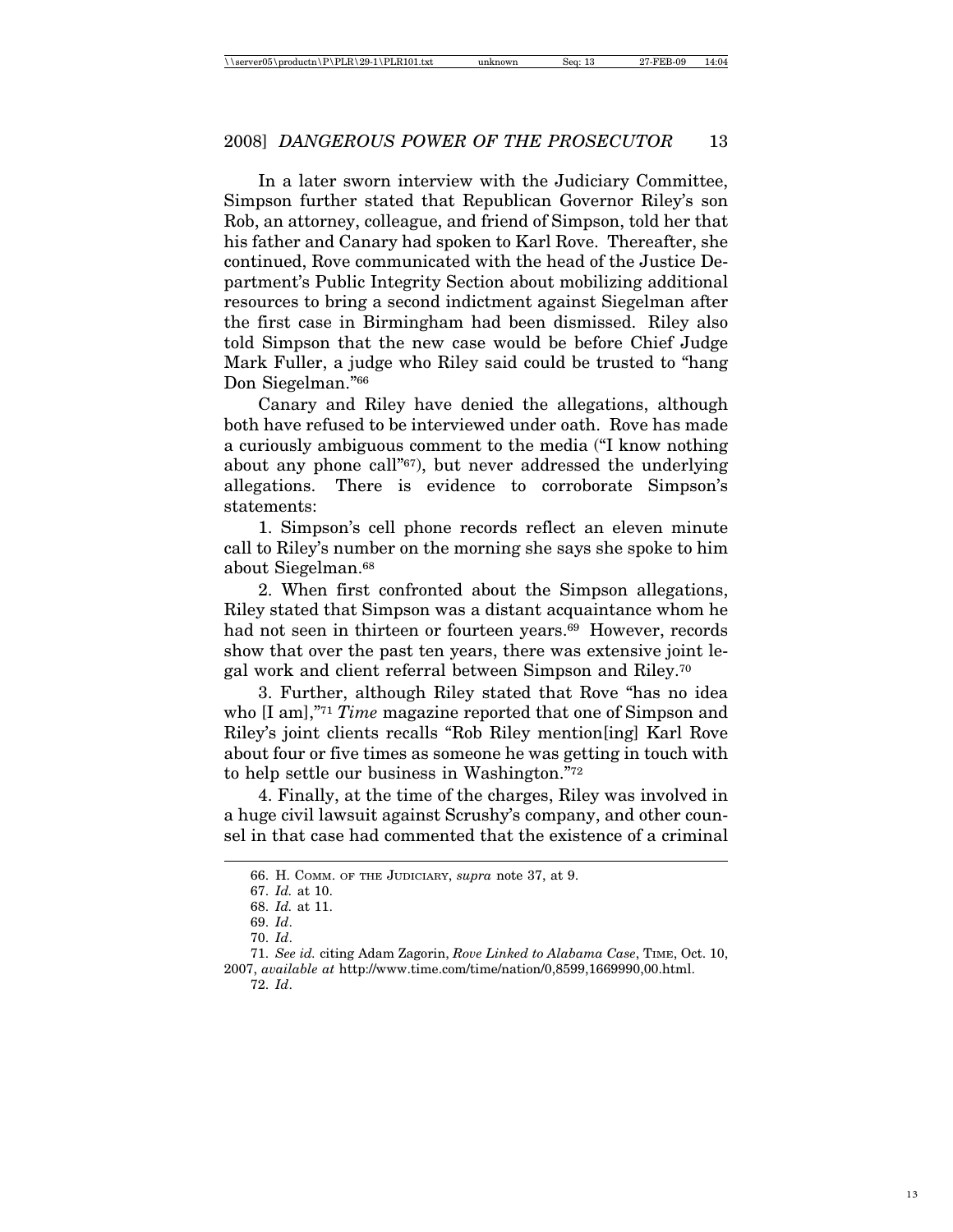indictment against Scrushy "obviously helped" the civil case.<sup>73</sup> The case settled for \$445 million, yielding a substantial fee to Riley and further corroborating Simpson's testimony that Riley had been discussing Scrushy's status in late 2004 into 2005.<sup>74</sup>

Further evidence reveals that high-level Washington officials may have been driving the prosecution effort against Siegelman. Doug Jones, a former U.S. Attorney in Alabama who had previously represented Siegelman, gave sworn testimony before the Judiciary Committee that government investigators stated that they "hoped" their work would implicate Siegelman, and that other prosecutors told him that despite significant weaknesses in the case, Washington officials had directed them to go back and review the case from top to bottom.75 Witnesses who did not know each other testified that at the time Karl Rove was pressing Justice Department leadership to indict Siegelman, the highest officials in the Justice Department informed line prosecutors working on the case, who had expressed serious doubts about the evidence and opposed the prosecution, to go back over the entire matter.76 Indeed, these prosecutors did in fact launch an aggressive new effort to find indictable charges against Siegelman. As Jones testified, "[I]t appeared that agents were not investigating any allegations of a crime, but were fishing around for anything they could find against an individual."77

The aggressive theory of bribery relied on by the prosecution supports Jones's observation. The investigation against Siegelman was unusually long and far-ranging, cycling and recycling multiple theories and allegations for over five years before an indictment was brought, then dismissed, and another brought.78 Scrushy's payment was neither to Siegelman nor to his campaign. Siegelman personally received nothing. Scrushy previously had been appointed to the exact same medical board by Republican governors.79 Moreover, criminalizing campaign donations because the giver later receives a benefit is not only

<sup>73.</sup> H. COMM. OF THE JUDICIARY, *supra* note 37, at 11.

<sup>74.</sup> *Id.*

<sup>75.</sup> *Id.* at 12.

<sup>76.</sup> *Id.* at 13. 77. *Id.*

<sup>78.</sup> *Id.* at 17.

<sup>79.</sup> *Id.*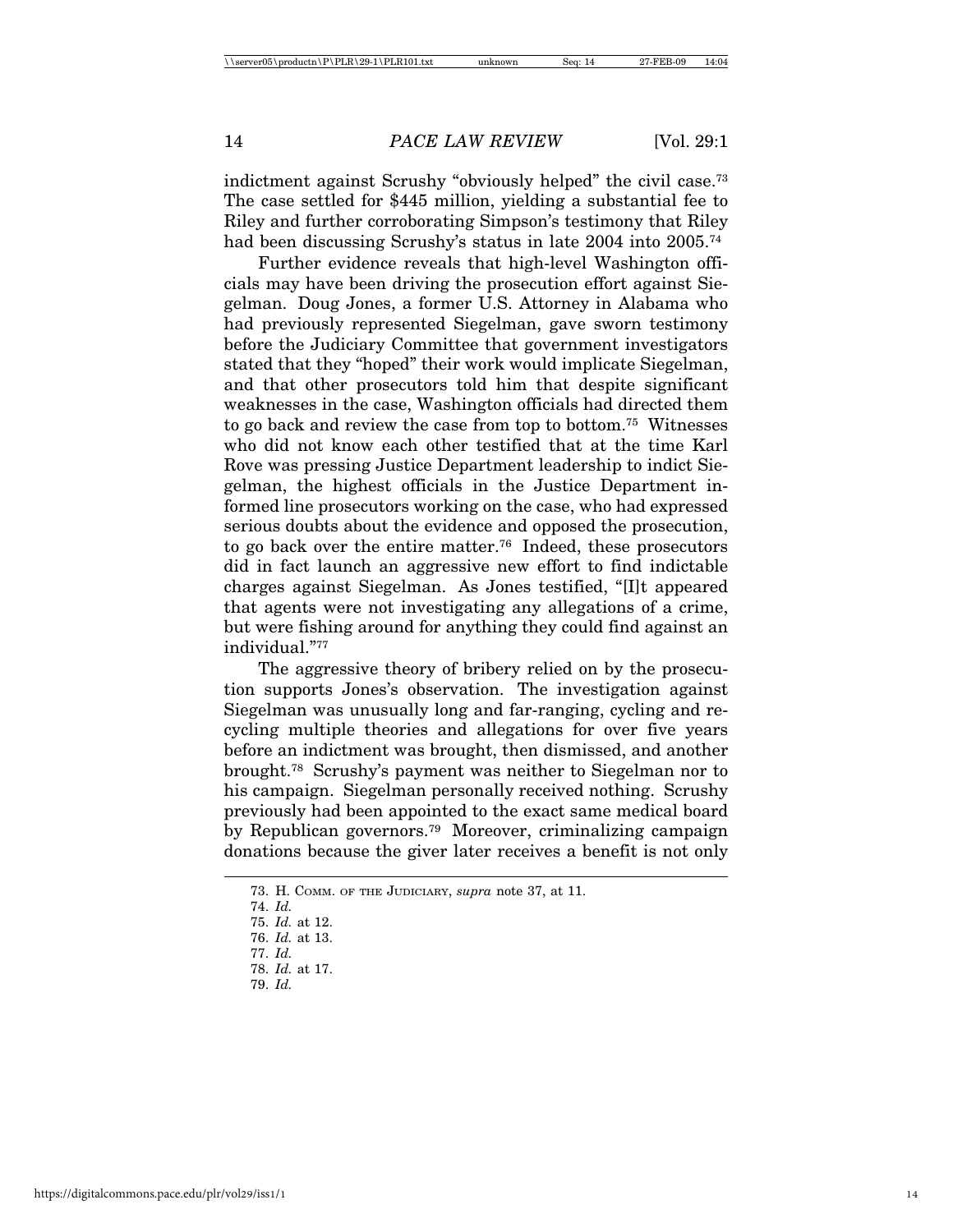unusual, it runs directly counter to a 1991 Supreme Court decision, *McCormick v. United States*,<sup>80</sup> that requires an explicit quid pro quo, or link, between a campaign or issue-advocacy contribution and an official act.81

Consider this: If Siegelman is guilty, then every President who has appointed a campaign contributor as an Ambassador and every Senator who has put forward a nominee for a federal judgeship after such person contributed to the Senator's campaign would be chargeable at the whim of prosecutors. The criminal law cannot be so malleable. Allowing prosecutors such wide opportunities for charging invites prosecutorial tyranny. People should be allowed to stay within the accepted bounds of the law without fearing prosecution from some unscrupulous prosecutor. I am reminded of Sir Thomas More's statement, as recounted by Robert Bolt in his play *A Man for All Seasons*: "The law is a causeway upon which, so long as he keeps to it, a citizen may walk safely."82

To be free of prosecutorial selectiveness—of prosecutorial tyranny—the causeway's edges need to be clearly marked. The *McCormick* case marks the boundaries of the legal causeway insofar as bribery charges may be prosecuted. Indeed, the U.S. Attorney's bribery prosecution of Siegelman, predicated on issue-advocacy campaign contributions, may be the first such case ever brought by a federal prosecutor.

Was Siegelman a victim of prosecutorial tyranny based on his prominent political status? Did the prosecution apply a double standard? A key witness against Siegelman told investigators that he had made payments and provided free campaign items to Republican politicians in Alabama exactly like those to Siegelman. Many of these Republicans were close friends of Bill Canary, whose wife Leura, as previously noted, was the U.S. Attorney for the Middle District of Alabama at the time. None of these allegations against Republicans were ever investigated at all, much less for over five years. In fact, *Time* magazine reported that although substantial allegations of corruption were made against Republican Senator Jeff Sessions of Alabama, no

<sup>80. 500</sup> U.S. 257 (1991).

<sup>81.</sup> *Id*. at 273-74.

<sup>82.</sup> ROBERT BOLT, A MAN FOR ALL SEASONS 153 (Vintage International 1990) (1960).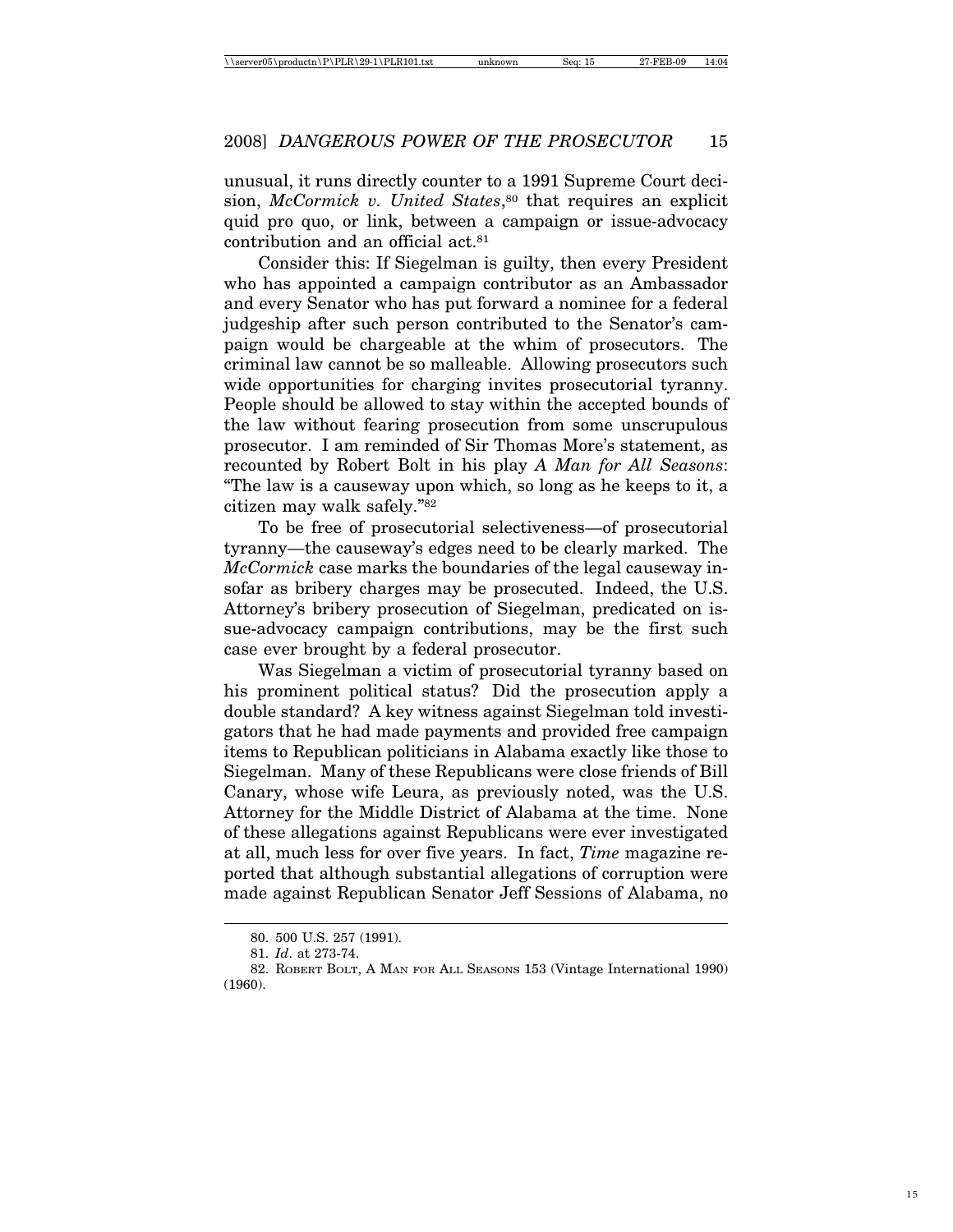one ever contacted the Senator's office to investigate these allegations.83

# E. *Finally, Consider the Case of Dr. Cyril Wecht*

My third example of charging abuse by federal prosecutors involves Pennsylvania U.S. Attorney Mary Beth Buchanan's decision to prosecute Dr. Cyril Wecht.84 Wecht, then the coroner in Allegheny County, Pennsylvania, was a prominent 76-yearold Democrat, frequently a candidate and holder of elective public office, and an outspoken critic of Republican candidates, officeholders, and policies.<sup>85</sup>

Like the prosecutions against Siegelman and Thompson, the charge against Wecht was predicated on an extraordinary and arguably unprecedented legal theory. Wecht was alleged to have misused his office and personally enriched himself by a deal with a local university to trade unclaimed cadavers for university lab space.<sup>86</sup> Why was this a federal prosecution? It has been contended that Buchanan expanded the mail fraud statute so far into state government that it could be used to regulate the taking of pencils from the office supply cabinet.87 Legal experts examining the charges concluded that Buchanan "improperly crafted a federal case out of alleged violations of Home Rule Charters, County Codes and State Ethics Provisions . . . ."88

Moreover, despite ample evidence of Republican corruption in her jurisdiction, Buchanan, since beginning her tenure as U.S. Attorney for the Western District of Pennsylvania in 2001, has never brought a corruption charge against any Republican official and has only prosecuted officeholders who are Democrats.89 In addition to Wecht, Buchanan conducted highly visible grand jury investigations during the run up to the 2006 elections against the former Democratic Mayor of Pittsburgh and the former Democratic Sheriff of Allegheny County.90 She

<sup>83.</sup> *See* Adam Zagorin, *Selective Justice in Alabama?,* TIME, October 4, 2007, *available at* http://www.time.com/time/nation/article/0,8599,1668220,00.html.

<sup>84.</sup> *See* H. COMM. OF THE JUDICIARY, *supra* note 37, at 23-26.

<sup>85.</sup> *See id.* at 23.

<sup>86.</sup> *Id.* at 24.

<sup>87.</sup> *Id.*

<sup>88.</sup> *Id.*

<sup>89.</sup> *Id.* at 23.

<sup>90.</sup> *Id.*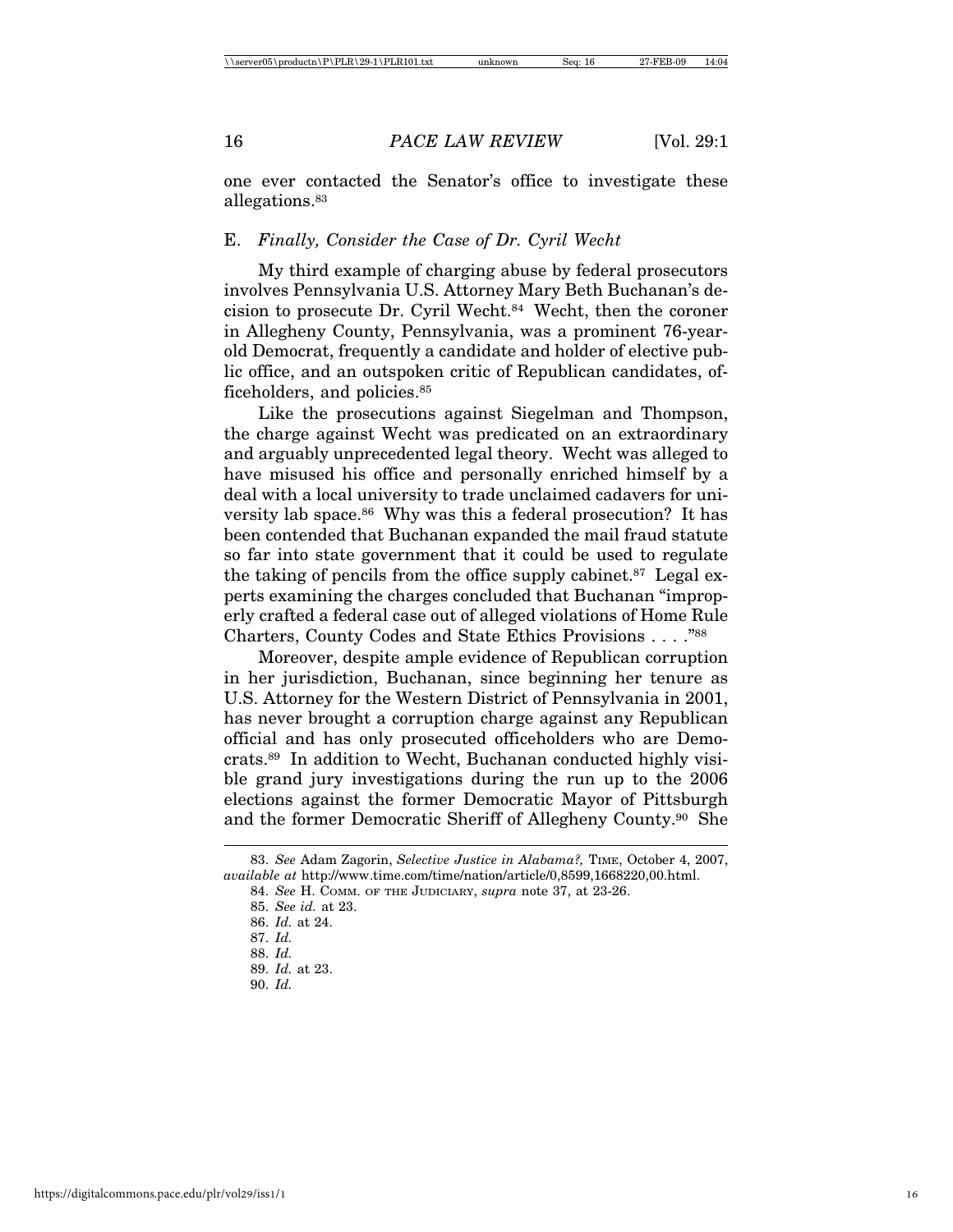declined to prosecute former Republican Senator Rick Santorum for allegedly defrauding a local community by claiming a false residence.<sup>91</sup> In the one instance where a Republican, Jeff Habay, was prosecuted for using paid staffers for political campaigning, Buchanan took no action and let the local prosecutor handle the case instead.92

In addition to the charges against Wecht, Buchanan's tactics in the case were outrageous. For example, claiming that Wecht posed a risk of flight to Israel, Buchanan advised defense lawyers that she would immediately arrest Wecht and subject him to a "perp walk" in front of the media. Only after one of Wecht's lawyers interceded with Deputy Attorney General McNultey in Washington, D.C. did Buchanan agree to allow Wecht to surrender in lieu of arrest and not to subject him to the "perp walk."93

The two-month trial ended with the government putting on over forty witnesses and the defense resting without calling any witnesses. After ten days of deliberation the jury reported it was deadlocked and the judge declared a mistrial. The prosecution announced it would retry the case.94 Subsequently, a member of the jury revealed that a majority of the jurors thought Wecht was innocent.<sup>95</sup> As noted in news reports, several jurors were concerned that the case was politically driven. Local concerns were heightened by news that the prosecution had dispatched FBI agents to visit members of the jury. Finally, a bipartisan group of Republican and Democratic citizens of the Western District of Pennsylvania have written to Attorney General Mukasey urging that the decision to retry Wecht be reconsidered.96

# F. *What Can We Say About These Cases?*

All of these cases share some common elements.

96. *Id*.

<sup>91.</sup> *Id.*

<sup>92.</sup> *Id.* at 23 n.131.

<sup>93.</sup> *Id*. at 24.

<sup>94.</sup> *Id. at* 25-26.

<sup>95.</sup> *Id*. at 26.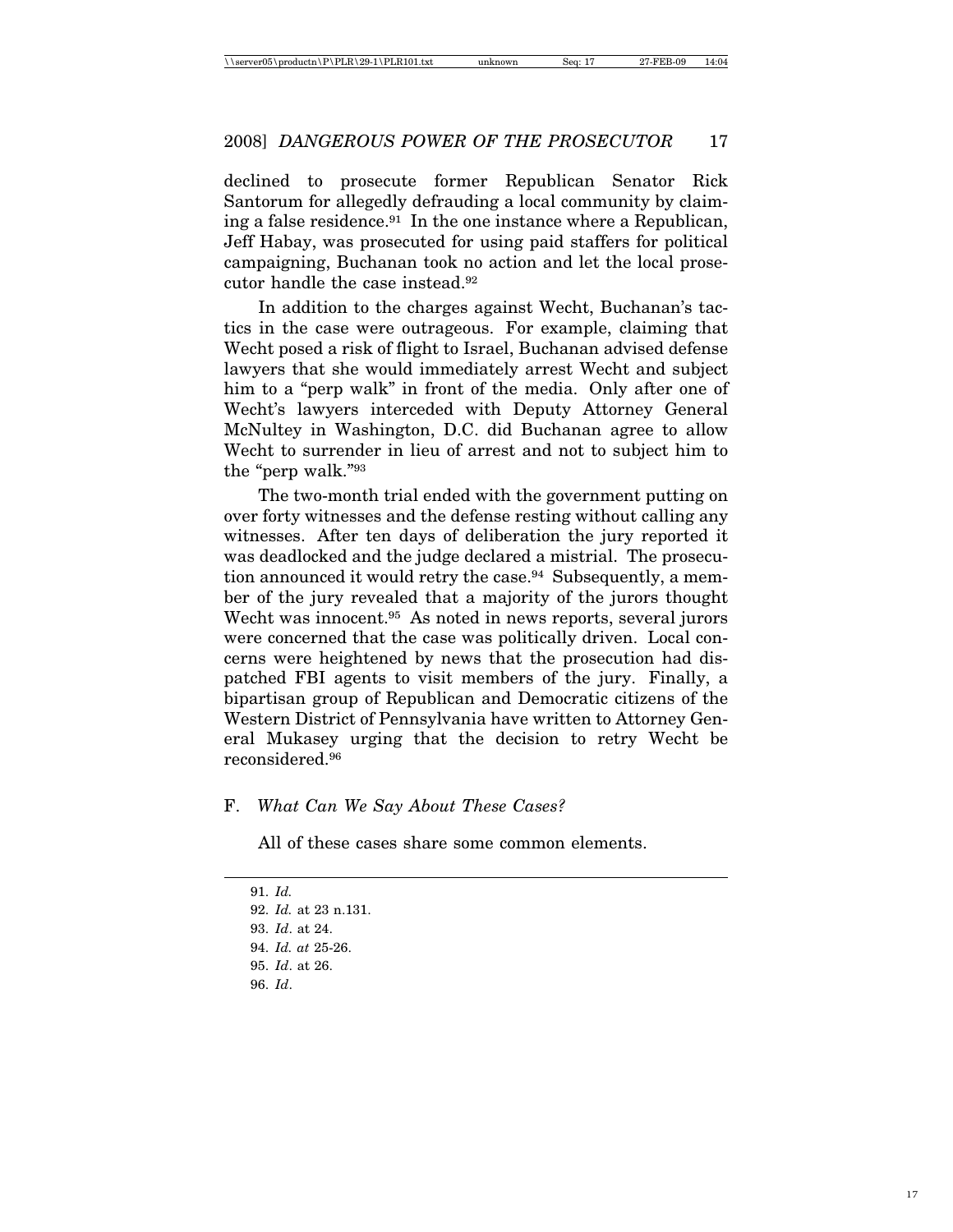1. Each of these prosecutions occurred roughly at the same time period—during the tenure of Attorney General Gonzales when the politicization of the Department of Justice was at its highest, overlapping the U.S. Attorney firing scandal. That time period was close enough to the 2006 elections to have a political impact.

2. Every one of these prosecutions involved prominent, strategically placed, or outspoken Democrats whose prosecution had the potential to severely cripple the Democratic Party.

3. In every district in which these cases were prosecuted, there was demonstrable and equally culpable conduct by Republican officials that was not investigated or prosecuted.

4. In each of these cases, the prosecutor used a strained and sometimes unprecedented legal theory for prosecution.

5. In each of these cases, the factual predicate for charging was weak or nonexistent.

6. In each of these cases, there were leaks to the media by the prosecution alerting the public to the investigation, the presentation of evidence to the grand jury, and the subpoenaing of witnesses to maximize the political damage to Democrats, not to mention the threatened "perp walk" of Wecht.

7. Consider one final point. In each of these cases there is reason to believe that the prosecutors didn't care whether they won a conviction or not. Yes, prosecutors want to win. But if you've taken out your enemy, forced him to expend considerable resources to defend, destroyed his reputation, and produced an avalanche of publicity that impaired his and his party's chances of winning an upcoming election, is it plausible that some prosecutors might consider that a win?

I need to digress for a moment. Juries convicted these defendants, you might say, so how can I disparage the factual basis for the prosecutor's decision to bring charges?

Juries make mistakes. We know that all too well. Just consider the hundreds of recent DNA exonerations and many other non-DNA exonerations: all of those defendants were found guilty by juries. The Wecht jurors resisted; the Thompson and Siegelman jurors succumbed.

Why? As anyone familiar with criminal trials knows, one major reason is that the prosecutor, in his or her role as representative of the government, has a unique power to affect the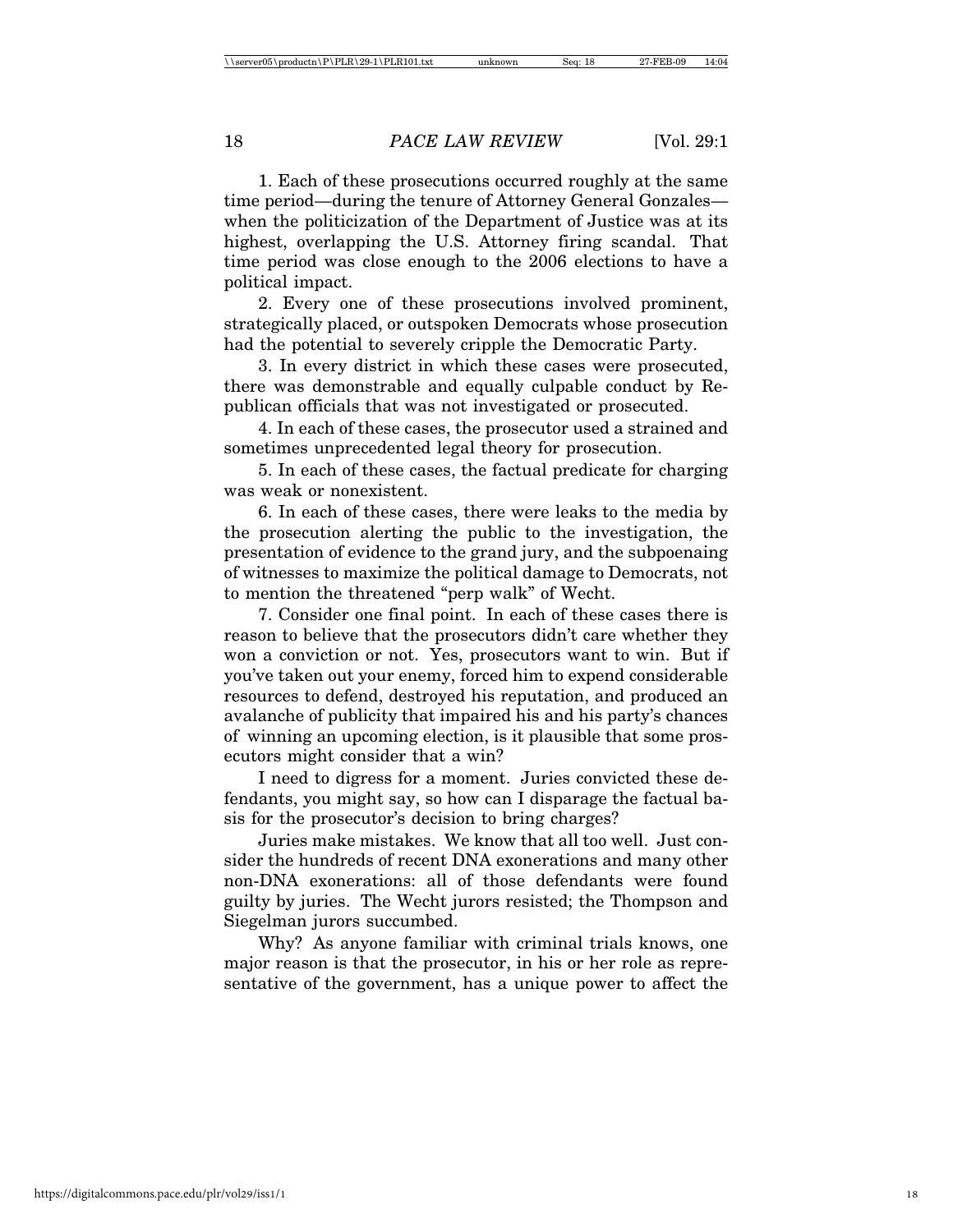evaluation of the facts by the jury. The jury sees the prosecutor as a special guardian and thus warrantor of the facts—an expert who can be trusted to use the facts responsibly. A jury views the prosecutor not simply as an advocate but as a federal official duty-bound to see that justice is done (and prosecutors, by the way, typically make that point explicitly to a jury). Thus, given the enormous respect jurors have for the prosecutor, it may be difficult for a jury to ignore the prosecutor's arguments, however biased and baseless they may in fact be, or to acknowledge that the government would prosecute someone who wasn't guilty.

# III. Scope and Limitations on Prosecutorial Discretion

Robert Jackson told his audience of U.S. attorneys that a prosecutor "has more control over life, liberty, and reputation than any other person in America."97 With such enormous power one would think there would be some significant control over a prosecutor's decision-making. But ironically, a prosecutor's decision to institute criminal charges is the broadest and least regulated power in U.S. law. The prosecutor—and only the prosecutor—decides whom to charge, what charges to bring, and whether a defendant will stand trial, plead guilty, receive immunity, or enter a correctional program in lieu of charges.

The prosecutor's authority over these critical decisions is absolute. A prosecutor cannot be forced to bring charges he doesn't want to or forced to terminate them. The tone in the courts' decisions is less judicial restraint than judicial withdrawal, treating the prosecutor as such an integral and expert part of the executive branch that he may not be interfered with by the judiciary. As the Supreme Court forcefully stated in *United States v. Armstrong*<sup>98</sup> "so long as the prosecutor has probable cause to believe that the accused committed an offense defined by statute, the decision whether or not to prosecute, and what charge to file or bring before a grand jury, generally rests entirely in his discretion."99 Moreover, probable cause, as many

<sup>97.</sup> Jackson, *supra* note 14, at 3.

<sup>98. 517</sup> U.S. 456 (1996).

<sup>99.</sup> *Id.* at 464 (quoting Bordenkircher v. Hayes, 434 U.S. 357, 364 (1978)).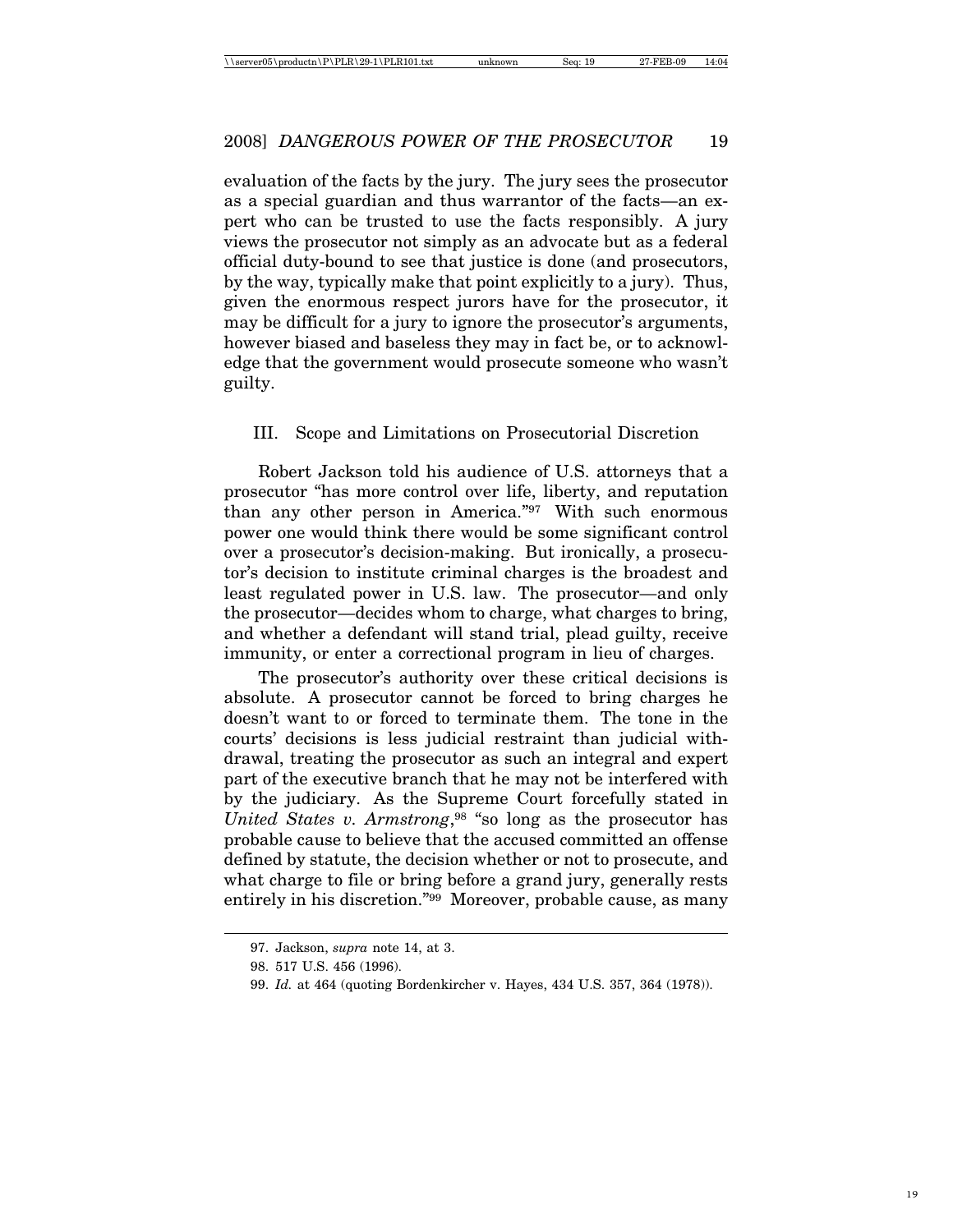of you are aware, is a far lesser standard than proof beyond a reasonable doubt.

# A. *Dangers of Unchecked Discretion*

There is a certain irony, and some nostalgia, in rereading Justice Jackson's speech in which he describes the constitutional and ethical obligations of prosecutors to an audience composed of the most powerful prosecutors in the United States, persons holding the same office as those who were involved in the prosecutions described above. Justice Jackson recognized that law enforcement is not automatic; it isn't blind. The pursuit of justice requires independence, impartiality, and a spirit of fair play and decency. You should be "diligent, strict, and vigorous in law enforcement," he said, but "you can also afford to be just. Although the government technically loses its case, it has really won if justice has been done."<sup>100</sup> He went on:

> One of the greatest difficulties of the position of prosecutor is that he must pick his cases, because no prosecutor can investigate all of the cases in which he receives complaints. . . . What every prosecutor is practically required to do is to select the cases for prosecution and to select those in which the offense is the most flagrant, the public harm the greatest, and the proof the most certain.

> If the prosecutor is obliged to choose his cases, it follows that he can choose his defendants. Therein is the most dangerous power of the prosecutor: that he will pick people that he thinks he should get, rather than pick cases that need to be prosecuted. . . . It is here that law enforcement becomes personal, and the real crime becomes that of being unpopular with the predominant or governing group, being attached to the wrong political views, or being personally obnoxious to or in the way of the prosecutor himself.101

<sup>100.</sup> Jackson, *supra* note 14, at 4. 101. *Id*. at 5.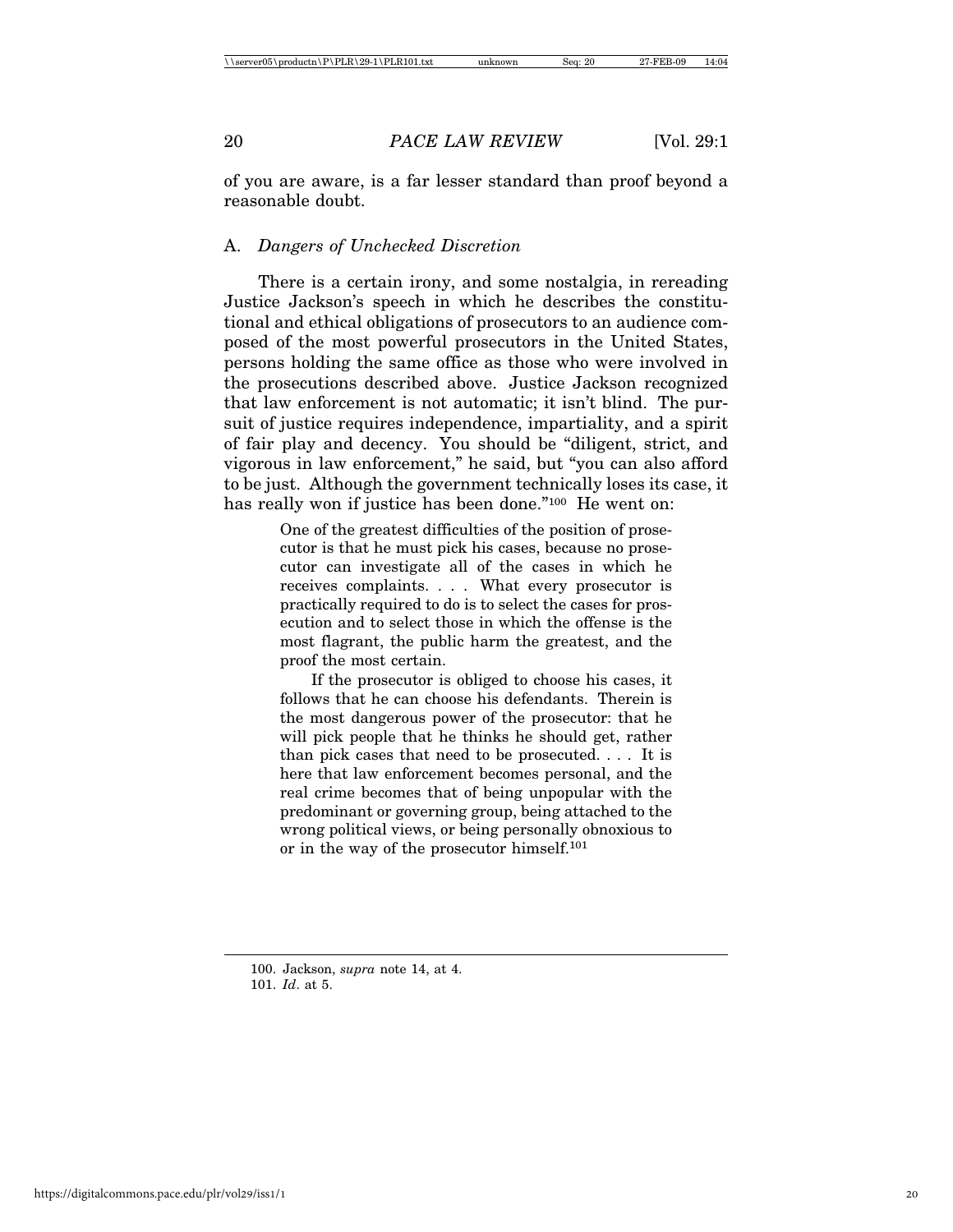# B. *What are the Limits or Controls on a Prosecutor's Charging Discretion?*

I would suggest that there are both internal and external constraints to prosecutorial discretion.

#### 1. Internal Controls

These constraints assume prosecutorial good faith and no improper motivation.

i. Legal considerations: These include the prosecutor's evaluation of the strength of the case, the credibility of witnesses, the existence of corroborating evidence, and the nature and strength of the defense.

ii. Policy considerations: These include an assessment of the harm caused by the offense, availability of investigative and litigation resources, existence of non-criminal alternatives, and alertness to relevant social and community concerns.

iii. Experiential considerations: These include the prosecutor's background, training, experience, judgment, intuition, sense of fair play, and decency.

iv. Ethical considerations: Stated briefly, the prosecutor must ask whether the ends of justice would be served by this criminal prosecution.

# 2. External Controls

There are two kinds of external controls. The first category is the sanctions against prosecutors for abuse and misconduct in bringing a prosecution. The second is the constitutional limits in bringing charges.

i. Disqualification and superseding of prosecutors: Courts and attorneys general have the power to remove or disqualify a prosecutor on grounds of misconduct or a conflict of interest. The most recent example of a prosecutor being removed is the Duke Lacrosse case, in which District Attorney Michael Nifong was removed and replaced by the North Carolina Attorney General.

ii. Civil damage action against a prosecutor: The key question here is whether a prosecutor is acting as an investigator or advocate. When acting as an advocate—and charging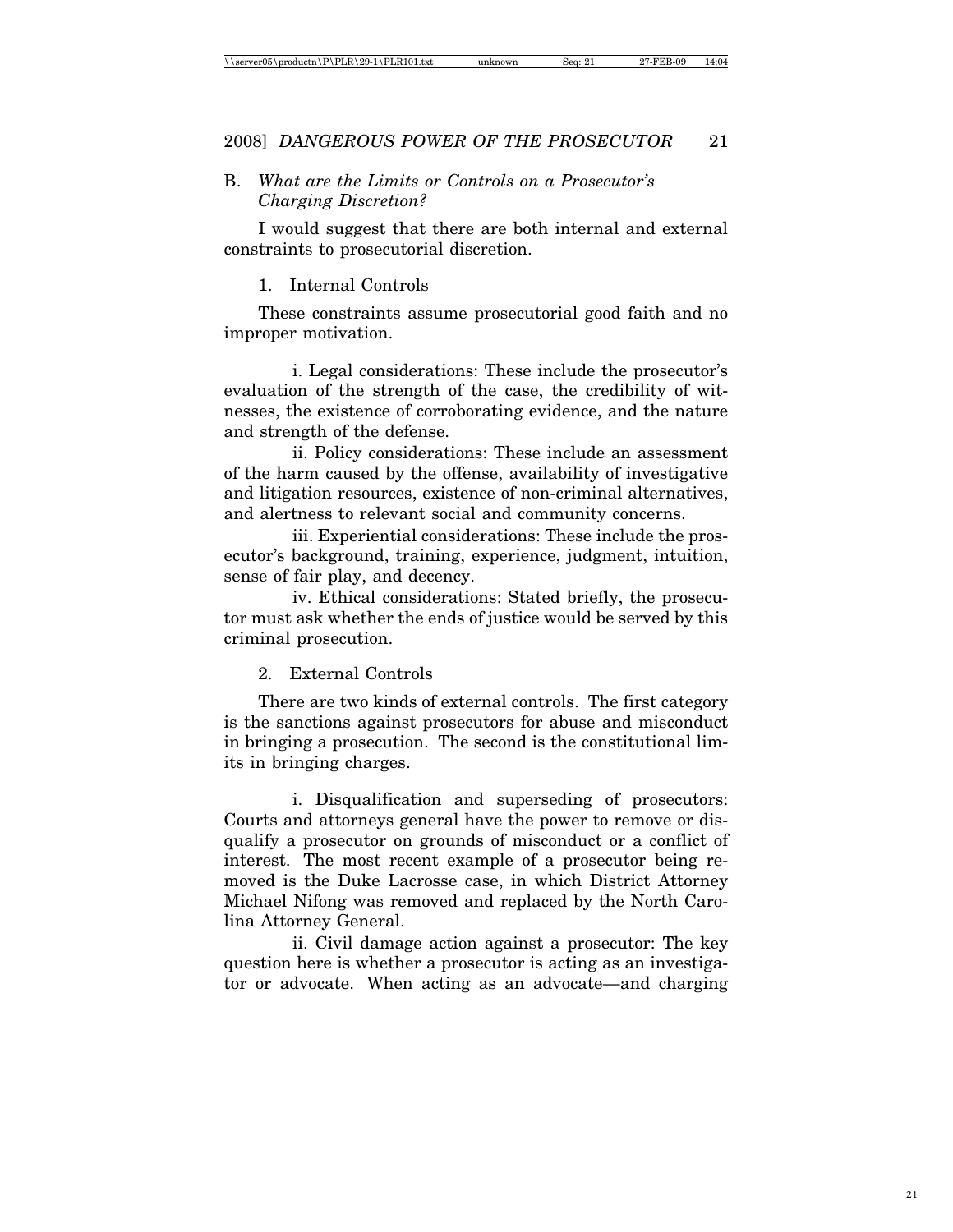and prosecuting a crime typically embraces the advocacy function—a prosecutor enjoys absolute immunity from civil liability.

iii. Monetary sanctions under the so-called Hyde Amendment: If a defendant who has prevailed either through dismissal of charges or acquittal can demonstrate that the prosecutor's conduct was "vexatious, frivolous, or in bad faith," the defendant can recover attorneys fees and other litigation expenses.102

iv. Discipline by the legal profession: This happens too rarely to be an effective sanction. Nifong was disbarred, not for bringing spurious charges, but for misconduct in making improper statements to the media and hiding exculpatory evidence.

v. Criminal prosecution: This hardly ever happens. Criminal charges were brought recently against prosecutors in Dupage, Illinois and Detroit, Michigan for using false evidence at trial. All of those prosecutors were acquitted after trial.

If a prosecutor charges with an improper motivation, constitutional and other legal checks are theoretically available but, as we shall see, provide extremely limited protection.

# 1. Vindictive and Retaliatory Charging

Two Supreme Court decisions—*North Carolina v. Pearce*<sup>103</sup> and *Blackledge v. Perry*104—are the foundation for the doctrine, grounded in due process, that forbids a prosecutor from retaliating against a defendant by bringing new or enhanced charges after a defendant has exercised legal rights. The theory is that a defendant should be free to invoke constitutional or statutory rights without the fear that a prosecutor will retaliate against him.105

The vindictiveness doctrine has been raised in a variety of procedural contexts with very limited success. Indeed, it has been held to be unavailable in the pre-trial context.106 Thus, for

106. *See id.* § 4:39-49.

<sup>102. 18</sup> U.S.C. § 3006A (1997).

<sup>103. 395</sup> U.S. 711 (1969).

<sup>104. 417</sup> U.S. 21 (1974).

<sup>105.</sup> BENNETT L. GERSHMAN, PROSECUTORIAL MISCONDUCT § 4:34-37 (2d ed. 2008) (quoting *Pearce*, 395 U.S. at 724).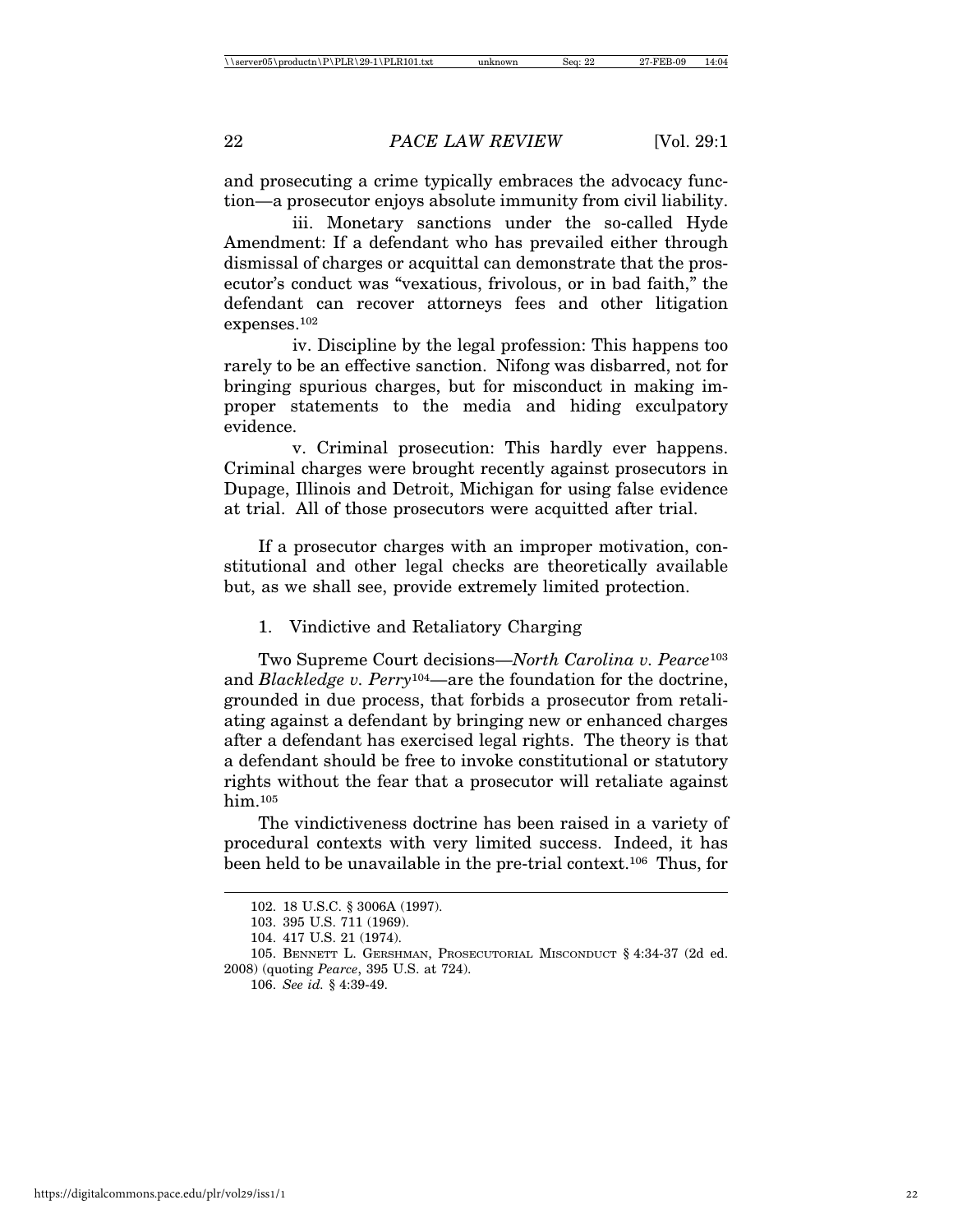a defendant who refuses to plead guilty and thereby invokes his constitutional right to a trial, the vindictiveness doctrine does not apply.107 There are very few cases where courts have actually sustained the defense, usually because the prosecutor is able to establish that his charging decision was motivated, not by a retaliatory purpose, but on evidentiary or other permissible considerations.108

In the cases above, there is no claim that vindictiveness motivated the prosecutors' charging decisions. To be sure, for some of these prosecutors, or administration officials who may have incited these prosecutions, there may have been a desire for political retribution. However, under the elements of the vindictiveness doctrine, there is no evidence that these defendants were charged with a crime after they invoked any of their legal rights, the key requirement under the doctrine.

# 2. Demagogic Charging

Prosecutors sometimes bring charges for personal reasons. I have labeled these prosecutions "demagogic" because they reflect illegitimate personal considerations as opposed to proper law enforcement objectives. Tell-tale signs of this practice often include the appearance of personal vendettas, witch hunts, and political crusades. In *Younger v. Harris*,109 the Supreme Court referred to such prosecutions as "official lawlessness"110 and authorized federal courts to enjoin them.111 Injunctions of this sort are hardly ever granted and always involve state prosecutions. It is possible that the notorious Duke Lacrosse case may be an example of a prosecution brought for personal reasons that could have been enjoined.

A better example is the case of *Shaw v. Garrison*,112 captured most inaccurately in the film *JFK,* where Jim Garrison, the District Attorney of New Orleans, began investigating the assassination of President Kennedy ostensibly because Lee Harvey Oswald had spent the summer of 1963 in New Orleans.

<sup>107.</sup> *See id.* § 4:42.

<sup>108.</sup> *See id.* § 4:40-67.

<sup>109. 401</sup> U.S. 37 (1971).

<sup>110.</sup> *Id.* at 56 (Stewart, J., concurring).

<sup>111.</sup> *See id.* at 53-54 (majority opinion).

<sup>112. 328</sup> F. Supp. 390 (E.D. La. 1971).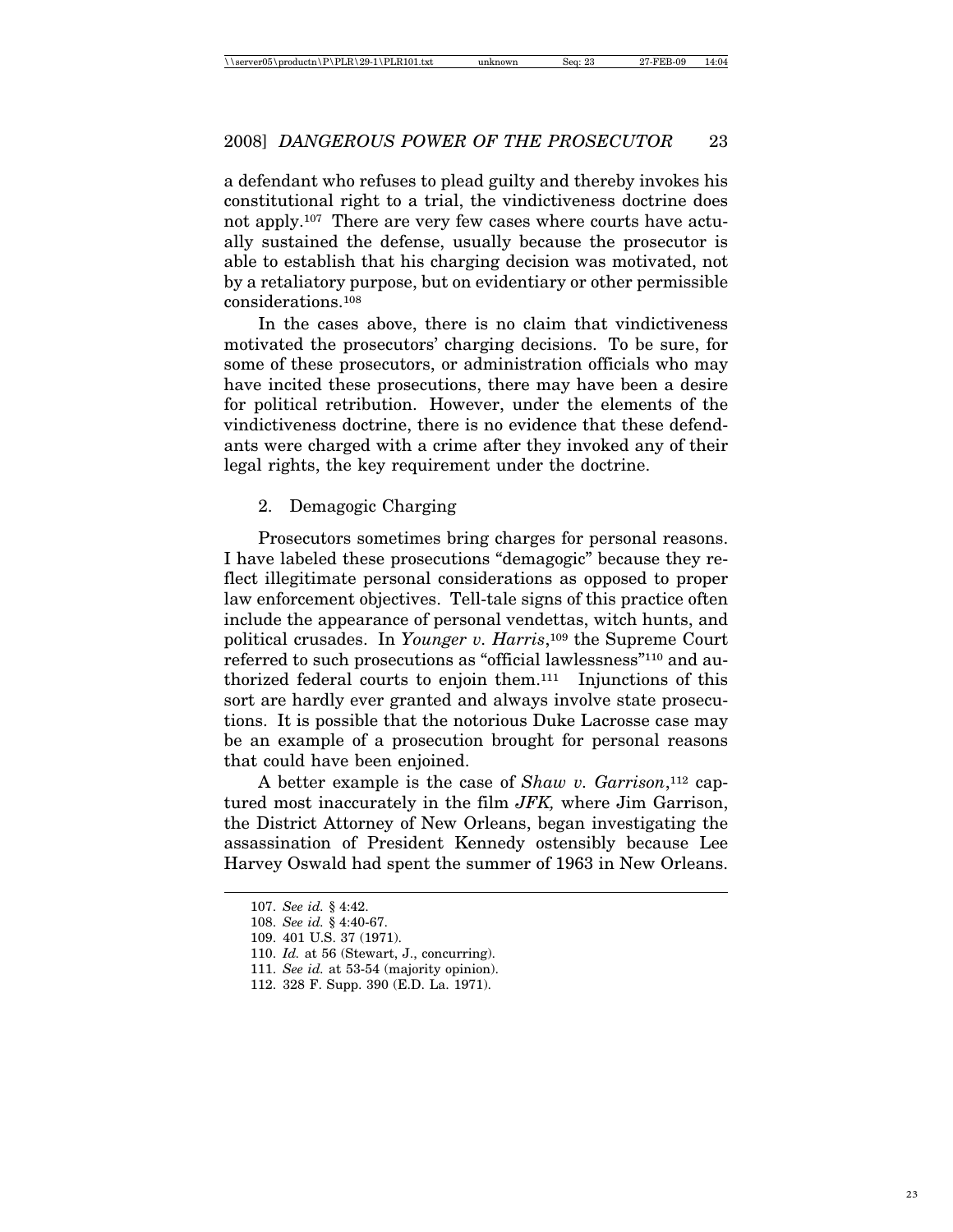Garrison focused his investigation on a businessman, Clay Shaw, after the release of the Warren Commission Report.113 In 1967, he charged Shaw with conspiring to assassinate Kennedy.114 Shaw was tried and acquitted, but on the day after the acquittal, Garrison re-charged Shaw with perjury based on his testimony at the conspiracy trial.115 The district court enjoined this prosecution, and the Fifth Circuit affirmed.116 The Fifth Circuit found that the prosecution had been brought in bad faith for venal motives.117 One of these motives was Garrison's desire for financial gain from his forthcoming book on the Kennedy assassination, which would be promoted by the publicity surrounding the Shaw prosecutions and would help Garrison repay substantial debts incurred in his funding of the original investigation.118 Garrison's "relentless harassment of Shaw" and his "total disregard of Shaw's rights" placed this case squarely within the *Younger v. Harris* doctrine.<sup>119</sup>

Although there have been notorious political trials that seem to fit into the category of witch hunts, I have found no federal case in which a federal prosecution has been enjoined. I can recall the "Chicago Seven" trial in  $1971$ ,<sup>120</sup> which might be characterized as a "witch-hunt."

In the three cases discussed above, one could argue that prosecutors brought these charges for personal reasons, that is, that they would stand to gain personally by avoiding being fired and would also ingratiate themselves with the White House and Justice Department. It is plausible to characterize these cases as demagogic based on the personal and political stakes involved. However correct this characterization may be, I have found no case applying the *Younger v. Harris* doctrine to federal prosecutions.

<sup>113.</sup> *Id*. at 393-94.

<sup>114.</sup> *Id*. at 394.

<sup>115.</sup> *Id*. at 399-400.

<sup>116. 467</sup> F.2d 113 (5th Cir. 1972).

<sup>117.</sup> *Id*. at 120.

<sup>118.</sup> *Id*. at 118.

<sup>119.</sup> *Id*. at 114, 117.

<sup>120.</sup> *See generally* United States v. Dellinger, 472 F.2d 340 (1972).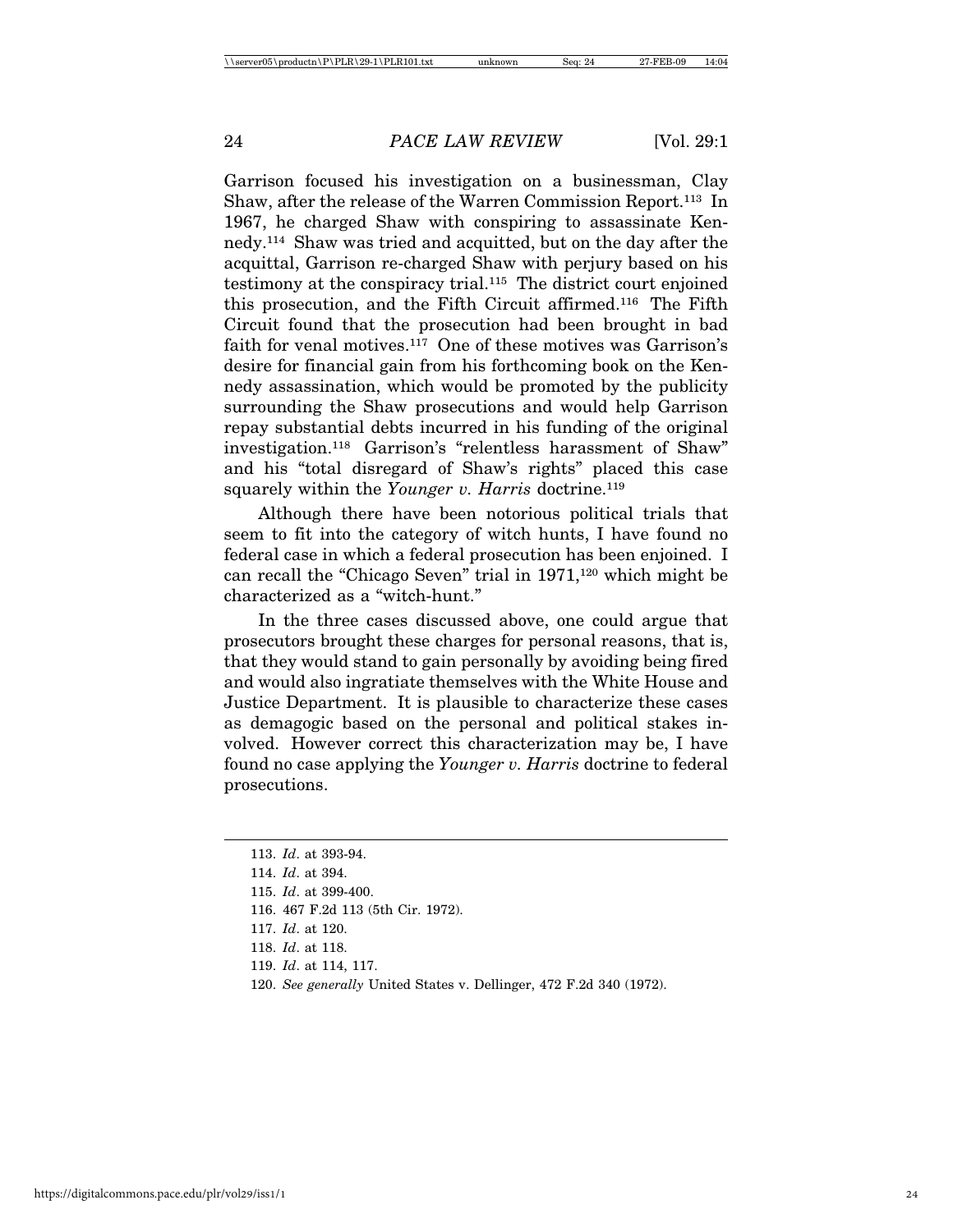#### 3. Selective Prosecution—Discriminatory Charging

This doctrine may be a better fit. The equal protection doctrine typically is applied to address claims of discriminatory charging. The label given to such claims is "selective prosecution," and it is under this doctrine that the recent cases I have discussed may best be considered. The doctrine, or defense, of selective prosecution contains several elements familiar to equal protection jurisprudence generally.121 Three elements must be shown.

i. Arbitrary classification: The Supreme Court has stated that the conscious exercise of some selectivity is not an improper or constitutional violation (i.e., the most notorious violators or the most prominent persons who may be violating a law).122 Selection, however, may not be based on "an unjustifiable standard such as race, religion, or other arbitrary classification."123 An arbitrary classification would seem to mean that prosecutors are targeting persons for prosecution based on criteria that are clearly irrelevant to law enforcement purposes. Such a classification would include the exercise of protected constitutional and statutory rights and would embrace political activities, membership in a political party, and more generally the exercise of First Amendment rights.

ii. Disproportionate impact: A showing must be made that while persons in a particular class are being prosecuted, the law in question generally is not being enforced against other persons who are similarly situated or equally culpable.124

iii. Discriminatory purpose: As in all equal protection cases, there must be proof that the selection was consciously and deliberately made based on the unjustifiable standard.125 In other words, there must be proof that the prosecutor singled out individuals for prosecution *because of* their membership in a political party, or because of their exercise of First Amendment rights.

<sup>121.</sup> *See* United States v. Armstrong, 517 U.S. 456, 465 (1996).

<sup>122.</sup> *See* Oyler v. Boles, 368 U.S. 448, 456 (1962).

<sup>123.</sup> *Id.*

<sup>124.</sup> *See Armstrong*, 517 U.S. at 465.

<sup>125.</sup> *See id.* at 464.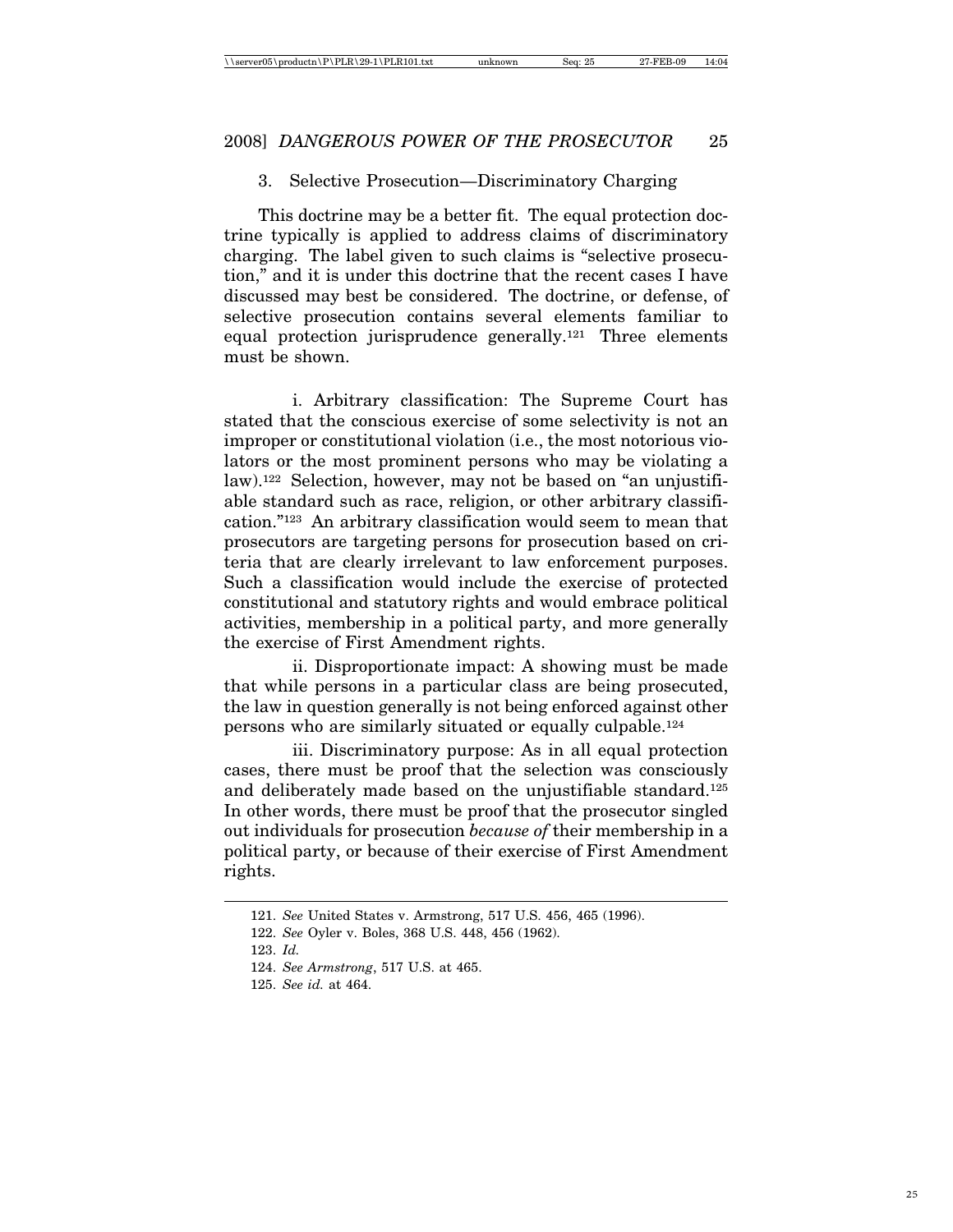# 4. Analysis of These Cases Under These Elements

i. Is there an arbitrary classification?

Political affiliation is a proper consideration in making political appointments. It is improper as a criterion in hiring decisions for career lawyers under federal civil service law and Justice Department guidelines. It is also an absolutely improper and illegal factor in making charging decisions. Several Supreme Court cases—*Elrod v. Burns*,126 *Branti v. Finkel*,127 and *Rutan v. Republican Party of Illinois*128—stand for the principle that targeting defendants because of their political affiliation is an arbitrary selection.

ii. Is there a disproportionate impact?

We know that in the cases discussed, the prosecutors always investigated Democrats for official corruption and almost never investigated Republicans. A study by Donald Shields and John Cragan of the investigation and prosecution by U.S. Attorneys Offices between 2001-2007 of 820 elected officials (normative data: fifty percent Democrat, forty-one percent Republican, nine percent Independent) determined that during the Bush administration, seventy-seven percent of federal public corruption cases involved Democratic officeholders and only seventeen percent involved Republican officeholders.129 Shields and Cragan also determined that during the Bush administration, eighty percent of federal investigations and/or indictments of local officials involved Democrats and a mere fourteen percent involved Republicans,130 a number that exceeds racial profiling of African Americans in traffic stops. Shields and Cragan found that the administration's investigations of Democrats were "highly disproportionate" and stated that the odds were "less than one in 10,000" that the overrepresentation of Democrats occurred by

130. Shields, *supra* note 129.

<sup>126. 427</sup> U.S. 347 (1976).

<sup>127. 445</sup> U.S. 507 (1980).

<sup>128. 497</sup> U.S. 62 (1990).

<sup>129.</sup> Donald C. Shields, *Re-Visiting and Extending the "Political Profiling of Elected Democratic Officials*,*"* EPLURIBUS MEDIA, Oct. 24, 2007, http:// www.epluribusmedia.org/columns/2007/20071019\_political\_profiling\_2.html. *See also* Donald C. Shields & John F. Cragan, *The Political Profiling of Elected Democratic Officials: When Rhetorical Vision Participation Runs Amok*, EPLURIBUS ME-DIA, Feb. 18, 2007, http://www.epluribusmedia.org/columns/2007/20070212\_ political\_profiling.html.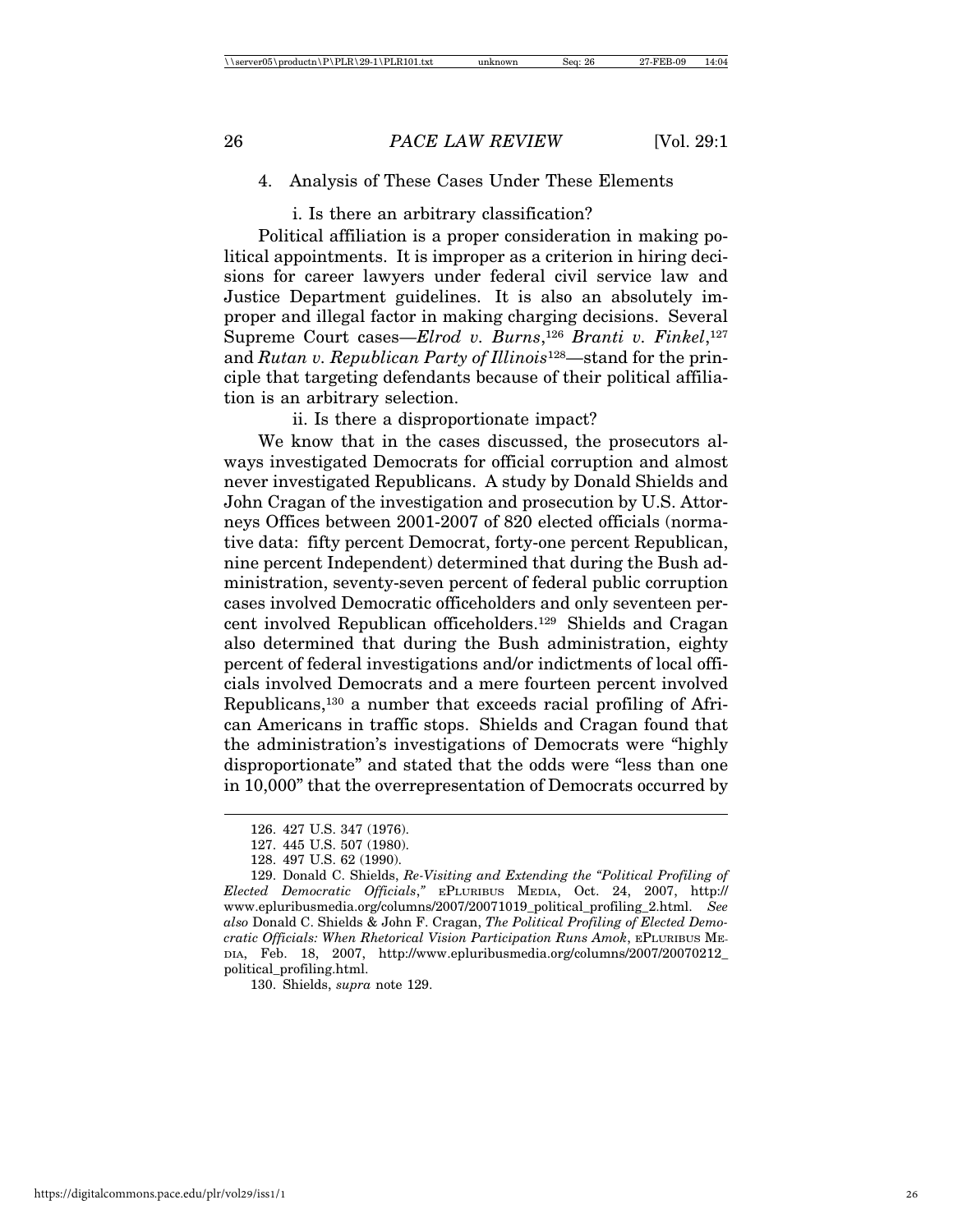chance. They concluded that selective prosecution of Democrats must have occurred.131

iii. Is there a discriminatory purpose?

To prove a charge of selective prosecution, the defendant must show that he was chosen for prosecution because of an illegitimate factor—here, his or her political affiliation. Although there is no direct evidence of discriminatory motivation, and there rarely is in any criminal prosecution, the circumstantial evidence is compelling:

- The nature of the crime (stale, unusual, political, commonplace) reveals a mindset bent on prosecuting a person rather than a crime.

- The identity of the target suggests the prosecution of powerful and strategically placed Democrats that would have a beneficial political impact.

- The timing of the prosecutions and the leaks to the media were calculated to have a maximum partisan and political effect and do the most political damage.

- Other equally situated Republican officials were not prosecuted notwithstanding evidence of wrongdoing, again revealing a discriminatory mindset.

- Finally, in the context of the U.S. Attorney firings and the Justice Department hiring scandal, it is clear that political affiliation was a critical factor in the Justice Department's policies and practices at the time. The above study by Shields and Cragan demonstrates that the odds that the federal prosecutions of Democrats occurred by chance are one in ten thousand.

# IV. Conclusion

I have used this lecture to examine the role of the prosecutor in the charging process. The cases I have discussed reveal an abuse of the prosecutor's charging power that, considered collectively, is unprecedented in U.S. criminal jurisprudence. Given the refusal of persons, who may be able to shed light on the actual motivations behind these prosecutors, to testify, the full story of these prosecutions may never be known, and there-

<sup>131.</sup> *Id.*